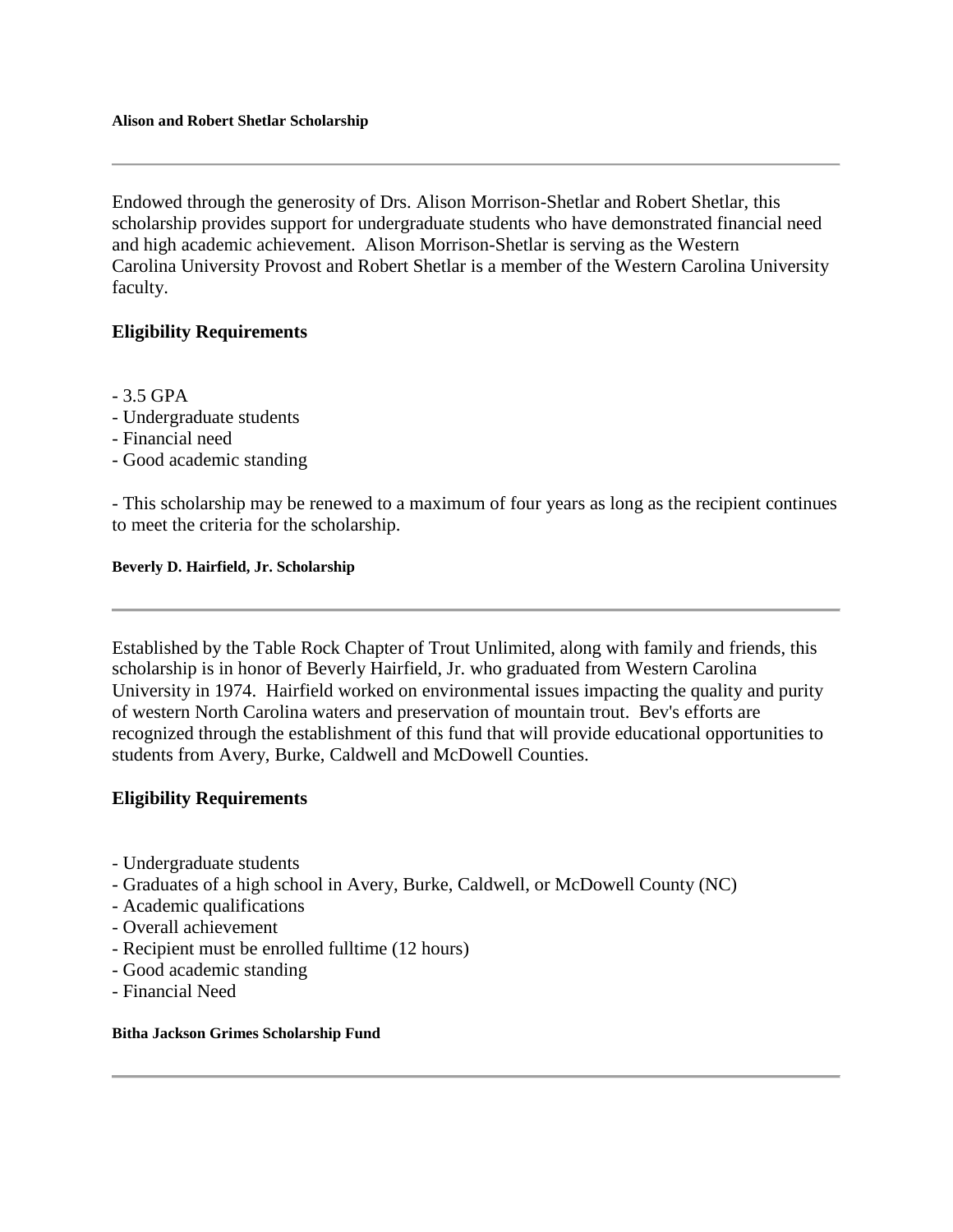Bitha Jackson Grimes, a 1950 Western Carolina Teachers College (now Western Carolina University) graduate, established this fund in memory of her son Dr. Alan Jackson Grimes. He and his family were killed in an automobile accident in 1994. Grimes was a practicing internist in Knoxville, Tennessee at the time of his death. This scholarship provides support to a WCU junior or senior who has committed to the pre-med program. Candidates will be recommended by the pre-professional program advisor for selection by the University Scholarship Committee.

# **Eligibility Requirements**

- 3.0 GPA
- Pre-med program
- WCU juniors and seniors
- Fulltime enrollment (12 hours)

- Preference will be given to candidates who graduated from a high school in one of the 11 western North Carolina counties (including Madison, Buncombe, Henderson and all counties west of these)

- Well rounded
- Personal and professional integrity
- Financial need

# **Bobby S. and Ann B. Robinson Scholarship**

Established through the generosity of the I.L. Long Construction Company in Winston-Salem, this scholarship was endowed in honor of Bobby and Ann Robinson, 1957 graduates of Western Carolina College (now Western Carolina University). The scholarship provides support for incoming freshmen from McDowell County High School, Bobby's alma mater, or Swain County High School, Ann's alma mater, in alternating years.

# **Eligibility Requirements**

- Entering freshmen
- Graduates of McDowell County High School or Swain County High School (alternating years)
- Academic achievement
- Integrity
- Financial need

## **Brank and Juanita Farmer Proffitt Scholarship**

This scholarship was established by Mrs. Juanita Proffitt to honor her husband, Dr. Brank Proffitt. Dr. Proffitt, a graduate of Western Carolina Teachers College (now Western Carolina University), returned to the college in 1957 to serve as Director of the Campus Laboratory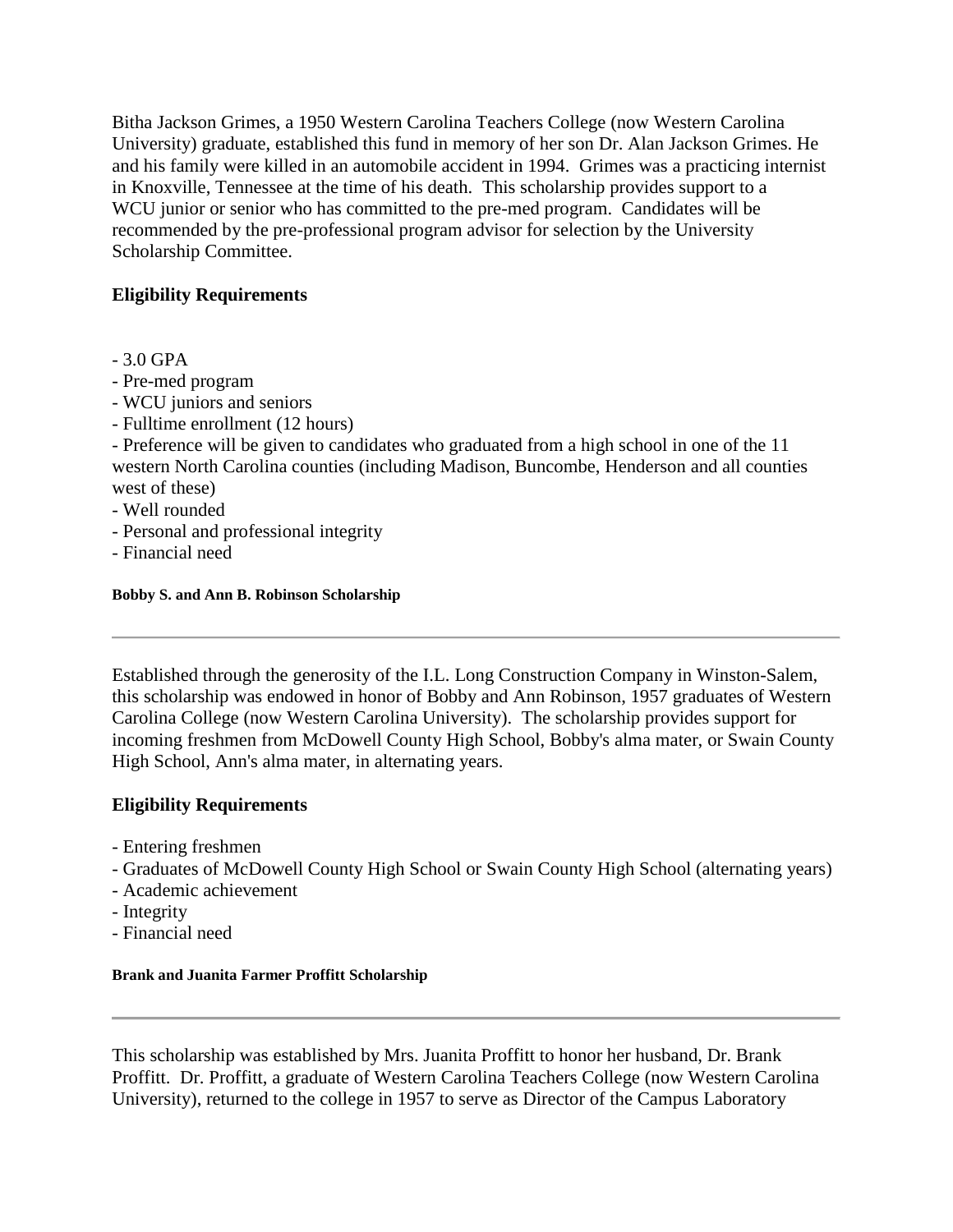School and Associate Professor of Education. Mrs. Proffitt first earned her high school diploma from the Demonstration School on campus of WCTC and then graduated from the college. Preference will be given to students from Madison County (NC).

# **Eligibility Requirements**

- Preference given to students from Madison County (NC)
- Academic achievement
- Minimum 1100 on SAT
- High moral standards
- Leadership ability
- Financial need

- This scholarship is renewable to a maximum of four years as long as the recipient continues to meet the criteria

## **C.D. Spangler Jr Scholarship**

This endowed scholarship program's purpose is to provide financial support for deserving young minority students from North Carolina. Clemmie Dixon Spangler, Jr., a 1954 graduate of the University of North Carolina at Chapel Hill, was active in educational development at a local and state level throughout his career. During the 1970's and 80's, he was a member of the Charlotte-Mecklenburg Board of Education, Chair of the North Carolina Board of Education, Co-chair of the Governor's Commission on Education for Economic Growth and President of the University of North Carolina system.

# **Eligibility Requirements**

- Undergraduate students
- North Carolina residents
- Academic achievement
- Participation in school activities
- Social and civic contributions
- Financial need

## **Catamounts Paying it Forward Scholarship**

This scholarship has been established under the leadership of the WCU Student Government Association. During the Leadership Summit in 2015, Chancellor Belcher engaged Hank Henderson, SGA President 2015-2016, in conversation related to student philanthropy. From that conversation, this scholarship was established. Henderson provided the initial gift for the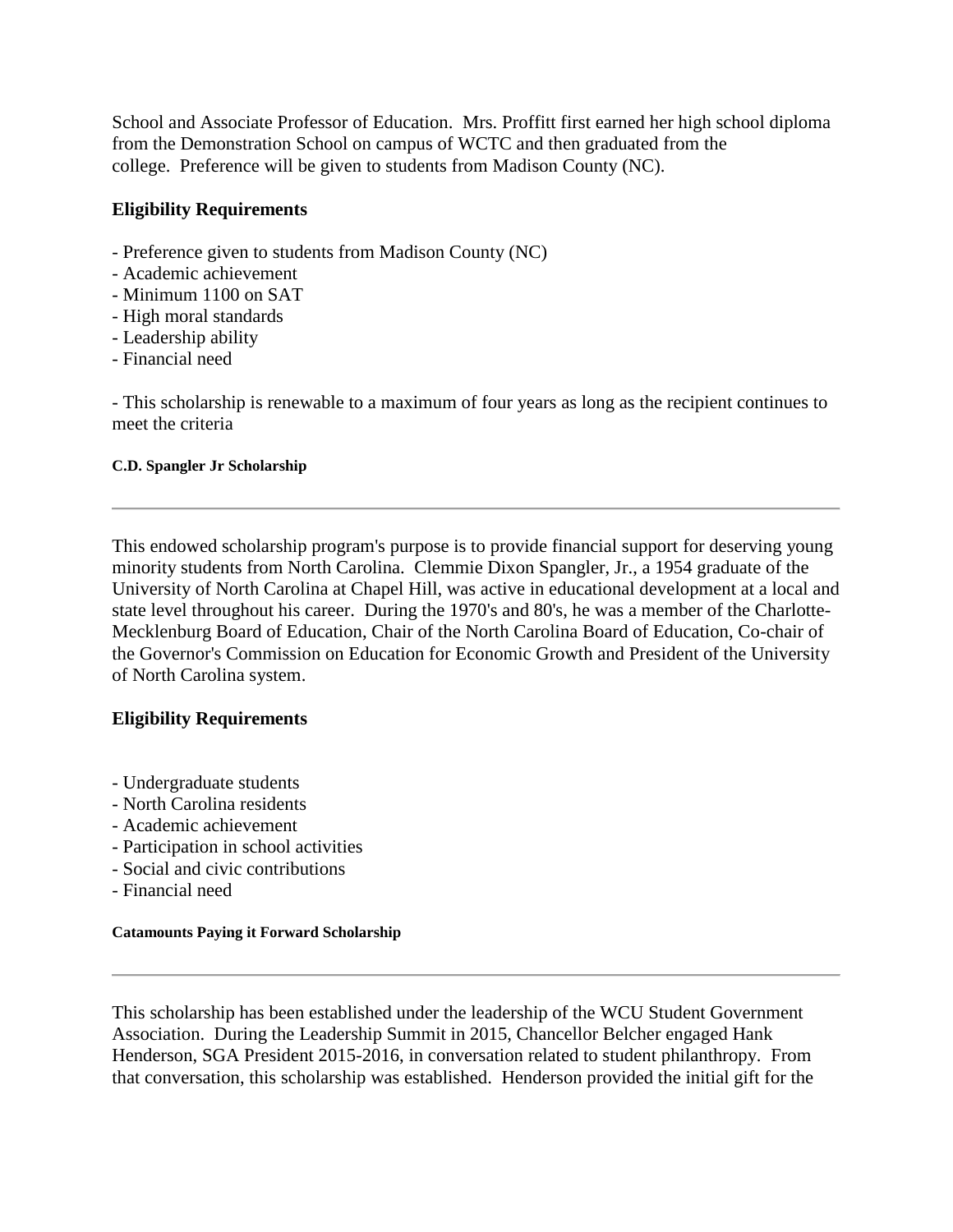scholarship and an plan has been developed to encourage students to give to the fund in support of their university.

# **Eligibility Requirements**

- 2.75 GPA
- Must have earned 30 credit hours
- Fulltime enrollment (12 hours)
- Financial need
- Must be taking at least one course on the Cullowhee campus

### **Charles O. Frazier Scholarship**

Endowed by Charles and Katherine Frazier, this fund honors Charles O. Frazier, a graduate and longtime supporter of Western Carolina University. Frazier served as an educator and administrator in Macon County for many years. This scholarship provides support to an incoming freshman each year. Candidates are recommended by Franklin High School for selection by the University Scholarship Committee.

# **Eligibility Requirements**

- New freshmen
- Preference given to graduates of Franklin High School (NC)
- Fulltime enrollment (12 hours)
- Good standing
- Preference given to students with financial need

### **Craig A. and Denise W. Dubow Scholarship**

Established in 2005 by Craig and Denise Dubow, this scholarship provides support to one highly deserving student from Jackson, Macon, or Transylvania County year throughout the student's four-year career at Western Carolina University. Recipients must maintain at least a 3.0 GPA and demonstrate financial need.

- 3.0 GPA
- Permanent residents of Jackson, Macon, or Transylvania County
- Undergraduate students
- Fulltime enrollment (12 hours)
- Financial Need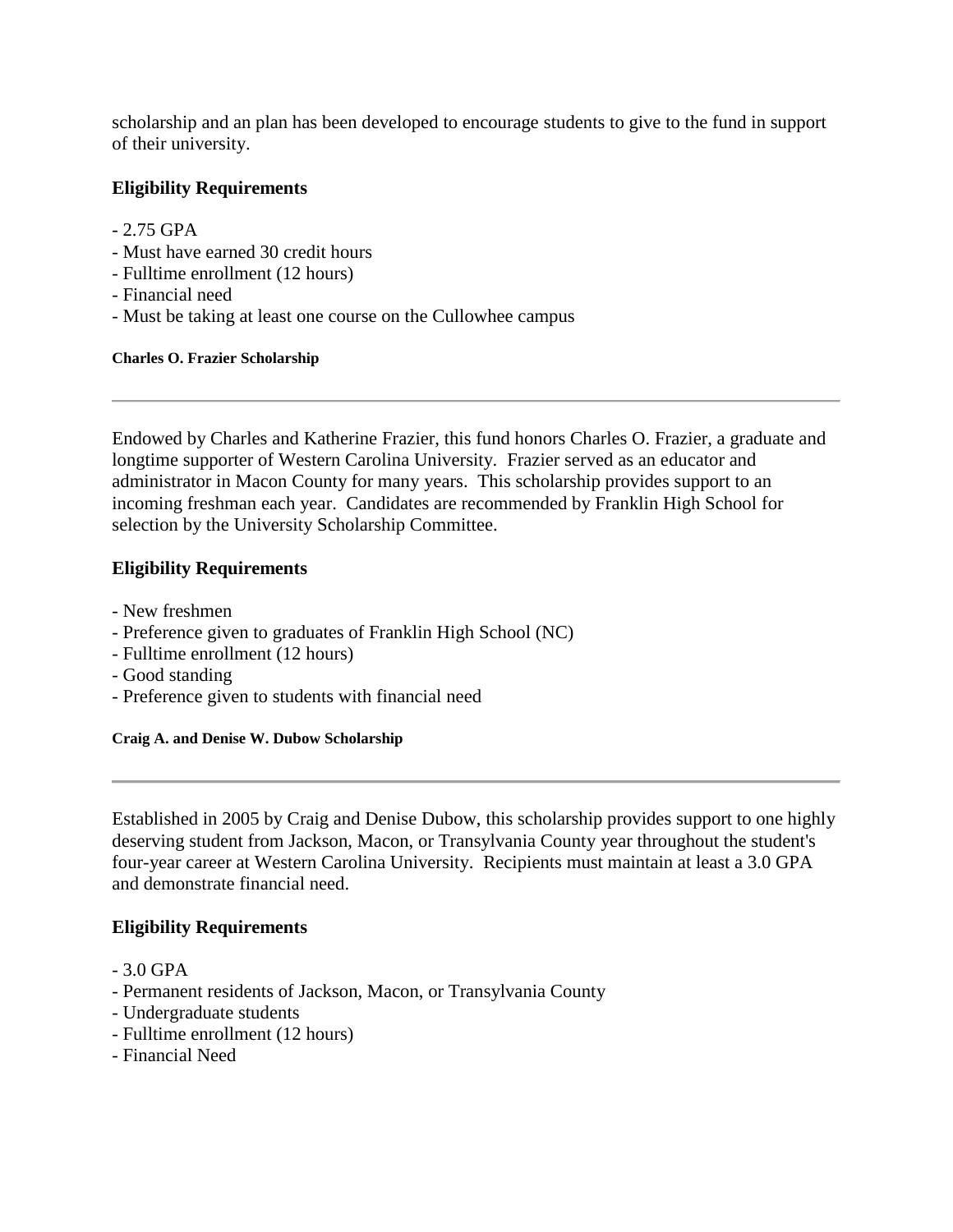- This scholarship is renewable to a maximum of four years as long as recipient continues to meet the criteria

### **Cullowhee High School Alumni Scholarship**

Established in 1995, this fund was established by alumni of Cullowhee High School to assist former students or relatives of former students, faculty, and staff of Cullowhee High in attending Western Carolina University. Candidates will be recommended by the Cullowhee High School Alumni Scholarship Committee for selection by the University Scholarship Committee.

# **Eligibility Requirements**

- 3.0 GPA
- Former students or relative of former student, faculty or staff of Cullowhee High School
- Highly motivated to succeed
- Financial need

### **Cullowhee School District Scholarship**

Established by Jesse Flake, this fund provides support for graduates of Smoky Mountain High School who have a connection to the Cullowhee school district. Potential recipients will be graduates of the elementary school serving the Cullowhee school district, or have permanent residence in the Cullowhee school district, or be a direct descendant of a graduate of Cullowhee High School. Candidates will be recommended by Smoky Mountain High School for selection by the University Scholarship Committee.

## **Eligibility Requirements**

- New Freshmen
- Smoky Mountain High School (NC) graduates

- Graduates of the elementary school serving the Cullowhee school district, OR residents of the Cullowhee school district, OR a direct descendants (child, grandchild, great-grandchild, etc.) of a graduate of Cullowhee High School

- Academic achievement
- Participation in various school activities
- Overall social and civic contributions
- Financial need

- This scholarship may be renewed to a maximum of four years as long as the recipient remains in good academic standing and continues to meet eligibility criteria.

### **Curtis L. and Brenda C. Wellmon Family Scholarship**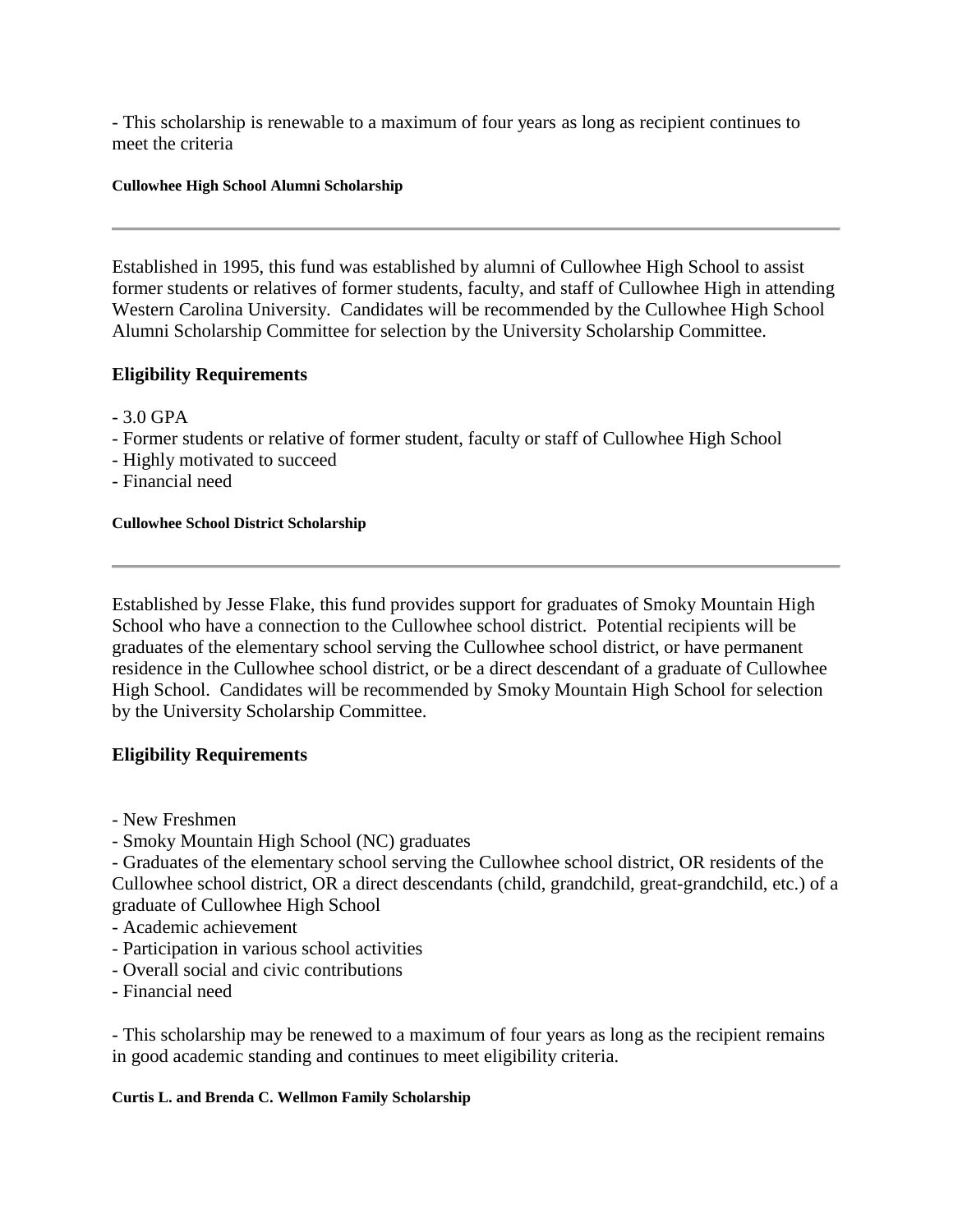This scholarship, established by the Wellmon Family, provides support to students who graduated from a Burke County (NC) high school. Mr. Wellmon, who graduated from Western Carolina College (now Western Carolina University) in 1958, grew up in Burke County. Preference will be given to graduates of East Burke High School.

# **Eligibility Requirements**

- Graduates of a Burke County (NC) High School
- Preference given to graduates of East Burke High School
- Preference given to new freshmen
- Overall achievement
- Fulltime enrollment (12 hours)
- Financial need

### **Deborah J. Bardo Employee Scholarship**

Endowed by former Chancellor John Bardo and his wife Deborah, this fund provides support for entering Western Carolina University freshmen who are children and grandchildren of current WCU employees. Preference will be given to children of SPA employees. The scholarship should be used to help students defray the upfront costs associated with beginning college.

# **Eligibility Requirements**

- New freshmen
- Children and grandchildren of current WCU employees
- Preference given to children and grandchildren of SPA employees
- Academic merit
- Fulltime enrollment (12 hours)
- Financial need

### **Dillard and Hattie Hooper Scholarship**

Established through a bequest from the estate of Louise Hooper, this scholarship is awarded to students who are native to Jackson County, NC, and who have financial need.

- Native residents of Jackson County (NC)
- Academic achievement
- Community involvement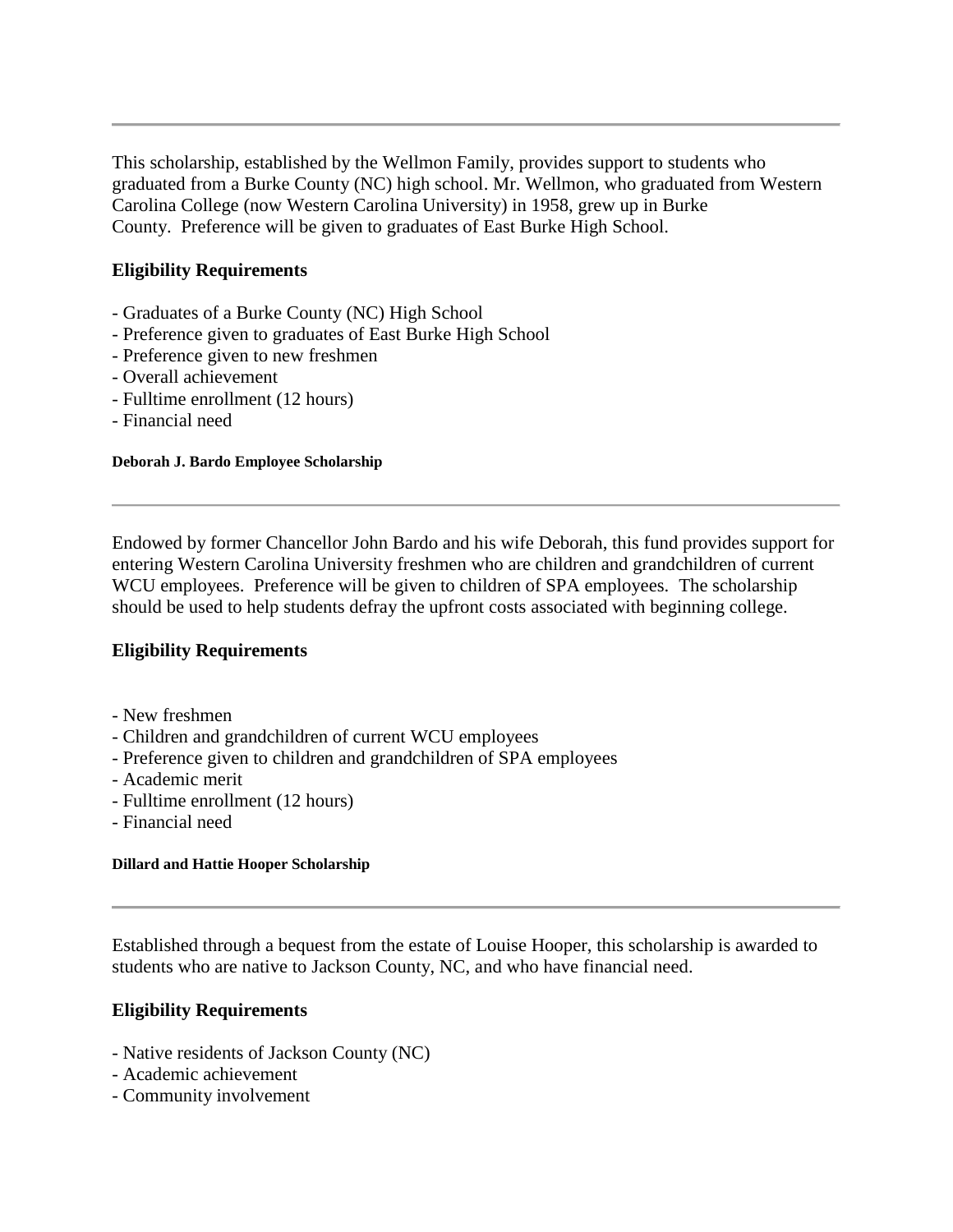- Fulltime enrollment (12 hours UG, 9 hours GR)
- Financial need

### **Donna Winbon Scholarship**

This scholarship has been established by WCU alumna, Donna Winbon, to provide scholarship support to undergraduate students who have at least a 3.0 GPA.

## **Eligibility Requirements**

- Preference given to students with 3.0 GPA
- Undergraduate students
- Fulltime enrollment (12 hours)
- Good academic standing
- Preference given to students with financial need

-This scholarship is renewable to a maximum of four years as long as recipient continues to meet all eligibility criteria.

### **Ed and Donna Broadwell-Hometrust Bank Scholarship**

Endowed through the generosity of Ed and Donna Broadwell and HomeTrust Bank, this scholarship provides support for students who graduated from public high schools in western North Carolina. The scholarship is a celebration of Ed's 48 year career with HomeTrust Bank. Ed has also served as both a member and Chair of WCU's Board of Trustees.

## **Eligibility Requirements**

- Undergraduate students
- Graduates of public high schools in western North Carolina
- Preference given to students from Buncombe, Haywood, and Henderson counties
- Academic achievement
- Financial need

-This scholarship may be renewed to a maximum of four years as long as recipients continue to meet eligibility requirements.

### **Ed and Nell Caldwell Scholarship**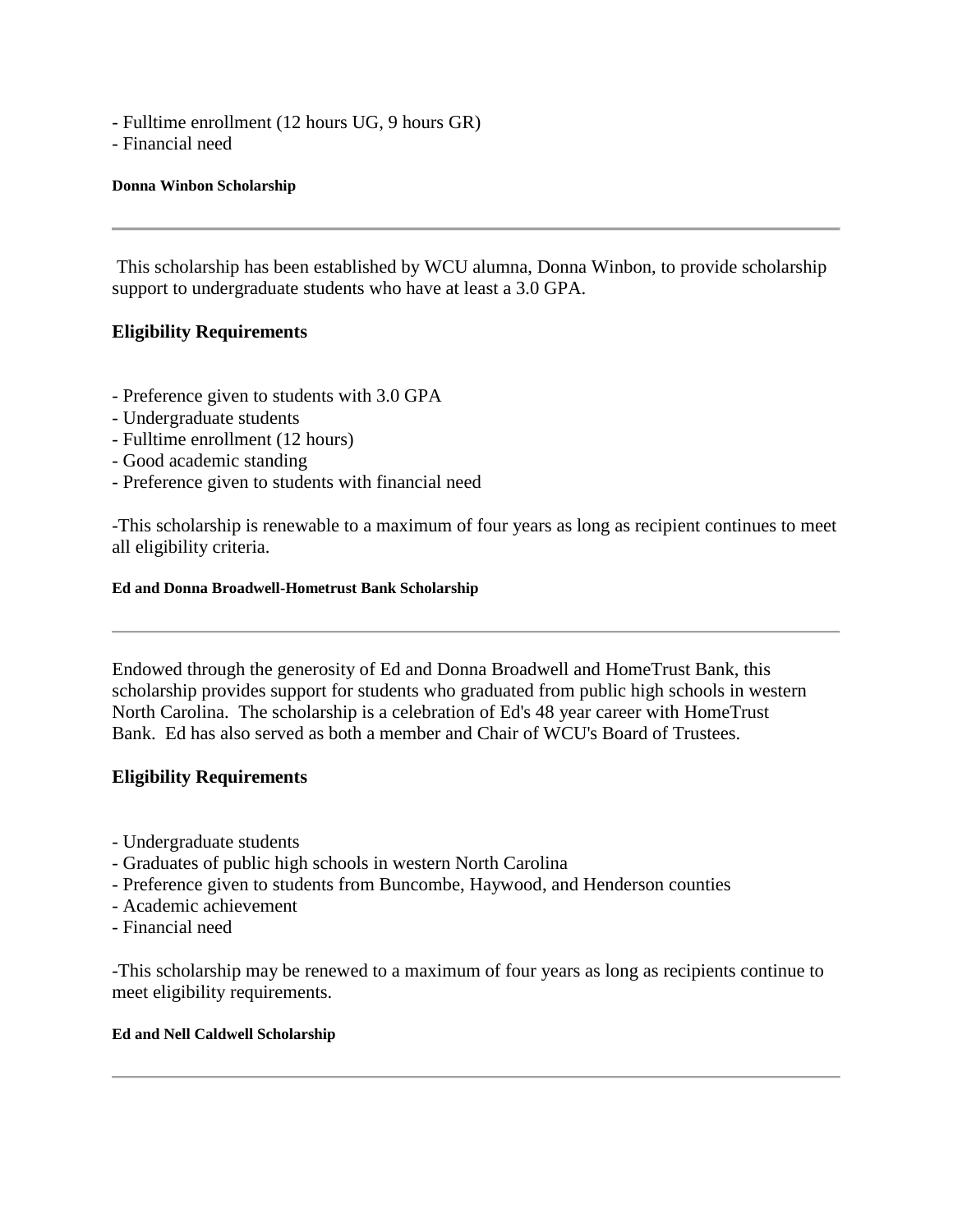Paul and Cecelia Caldwell established this fund in honor of Paul's parents, Ed and Nell Caldwell, and their lifelong work and dedication to education. This scholarship will help disadvantaged students from western North Carolina obtain college degrees.

# **Eligibility Requirements**

- $-2.5$  GPA
- Graduates of a high school in one of the western North Carolina counties
- Significant financial need

# **F.F. Pollard Scholarship**

Julius and Barbara Pollard have established an endowed fund in honor of F.F. Pollard, Julius' father, to provide scholarship support to one academically deserving student each year at Western Carolina University. F.F. attended Cullowhee Normal and Industrial School (now Western Carolina University) in 1921.

# **Eligibility Requirements**

- Academic achievement
- Financial need

## **Frazier Family Scholarship**

This scholarship was endowed by the Frazier Family in honor and loving memory of Pattie Hooker Frazier, who raised four children after her husband was killed in Iwo Jima in WWII. Frazier always emphasized education as an important value, as evidenced by her work in Charlotte-Mecklenburg public schools for more than 30 years.

# **Eligibility Requirements**

- 3.0 GPA, no sanctions in place at the time of award
- North Carolina residents
- Special consideration given to students who are married
- Financial need

## **Gail-Patricia Greer Scholarship**

Endowed through the generosity of Gail-Patricia Greer, this scholarship provides support to undergraduate students. Preference in selection shall be given to female students who are returning to college to complete their degree.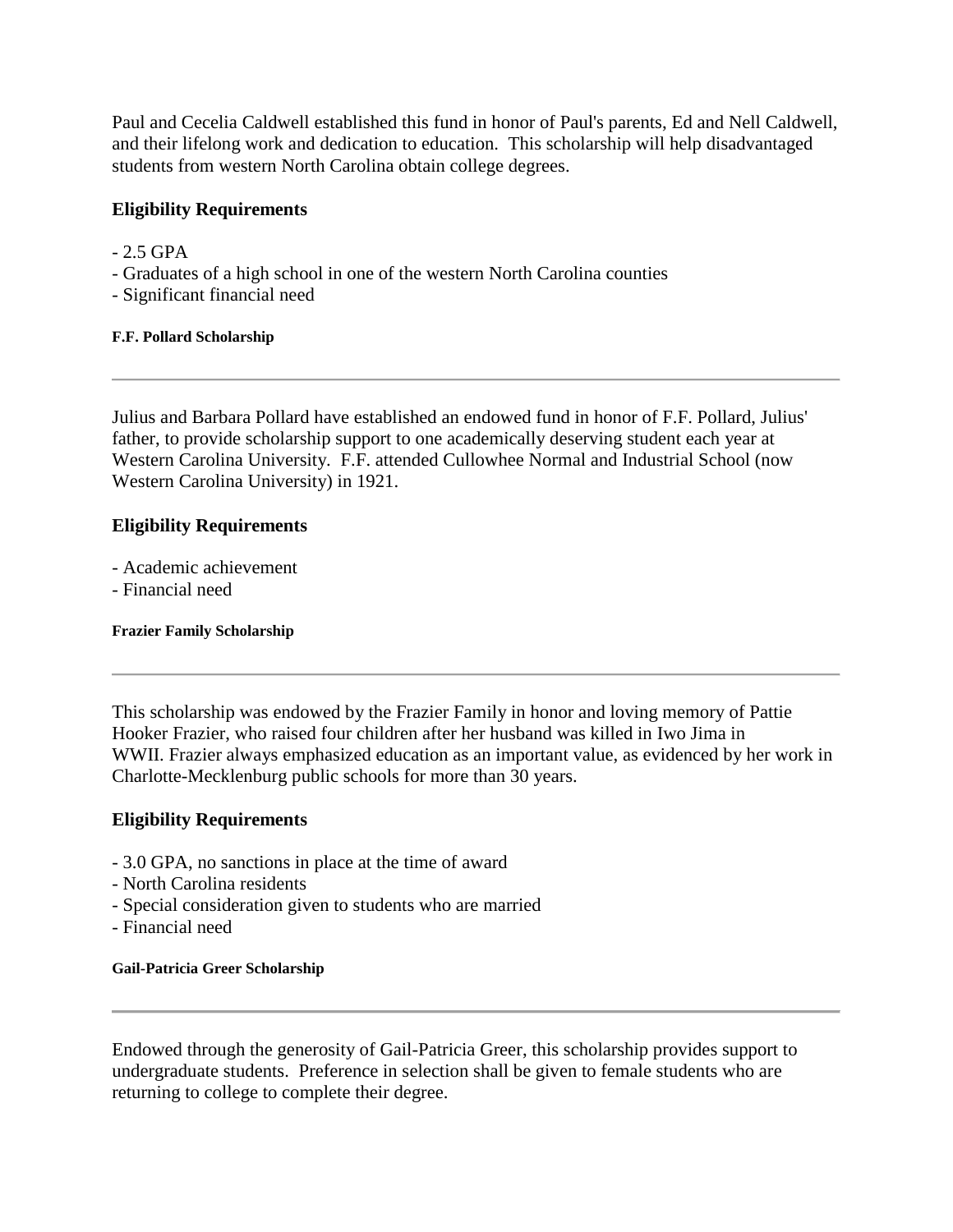# **Eligibility Requirements**

- Undergraduate student
- $-3.0$  GPA
- Preference given to female students
- Preference given to working adults returning to school to complete their degree
- Good academic standing

- This scholarship is renewable to a maximum of four years as long as the recipient continues to meet the eligibility requirements.

### **H.T and Glen Weaver Hunter Memorial Scholarship**

This scholarship fund was established through the generosity of Miss Marthlou Hunter, a 1930 graduate of Western Carolina Teachers College (now Western Carolina University). Hunter's father, Hiram T. Hunter, was president of Western Carolina Teachers College from 1920 until his death in 1946. Her mother's family was among the founders of Weaver College, which later combined with Rutherford College and the Brevard Institute to form Brevard College. The Weaver and Hunter families have been deeply involved and supportive of higher education in western North Carolina for many generations. Preference is given to entering freshmen.

# **Eligibility Requirements**

- Preference given to entering freshmen
- Academic achievement
- Social and civic activities
- Quality of character
- Fulltime enrollment (12 hours)
- Financial need

### **Hanley and Katie Gibbs Scholarship**

Endowed through the estate of T. Ray Gibbs in honor of Hanley and Katie Gibbs, this fund provides support to students who have demonstrated financial need and have proven themselves worthy.

- Undergraduate student
- Academic achievement
- Financial need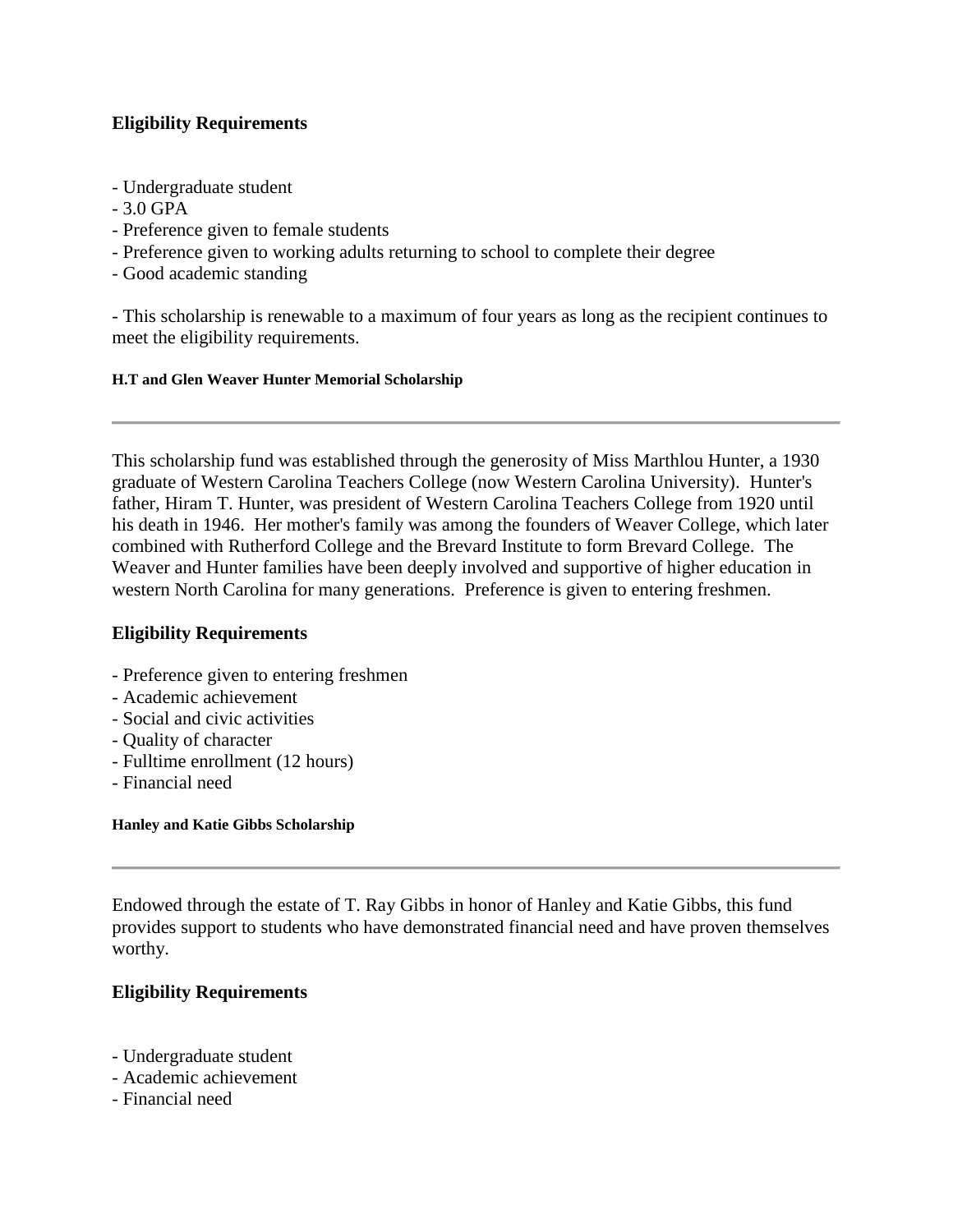- This scholarship is renewable to a maximum of four years as long as the recipient remains in good academic standing and continues to meet the eligibility criteria.

### **Harvey Walker Alpha Phi Alpha Scholarship**

Established by the Nu Zeta Chapter of Alpha Phi Alpha, Inc., this scholarship is in honor of Harvey Walker. An alumnus of WCU, Walker was a leading force in the establishment of Alpha Phi Alpha on Western's campus. He played football, earning numerous accolades, served in the Air Force, and received a community service award from the state organization of Alpha Phi Alpha.

# **Eligibility Requirements**

- 3.0 GPA
- Meet eligibility requirements to be a member of Alpha Phi Alpha, Inc.
- Financial need

- Applicants will be required to submit a two page essay titled "Why I Should Receive This Scholarship."

### **Haywood County Western Alumni Scholarship**

Endowed through the generosity of many donors, this scholarship provides support to undergraduate students from Haywood County, NC, who graduated from a Haywood County high school. Recipients will alternate between graduates of Tuscola and Pisgah High Schools. Selection is based on academic achievement, social and civic contributions, and financial need.

## **Eligibility Requirements**

- New freshmen
- Permanent residence in Haywood County (NC) for at least 3 years
- Graduates of a Haywood County (NC) high school
- 3.25 GPA
- Participation in school activities
- Social and civic contributions
- Financial need

- This scholarship is renewable for sophomore year if the student maintains a 3.0 GPA. Junior and senior year renewals are possible, but only if sufficient funding is available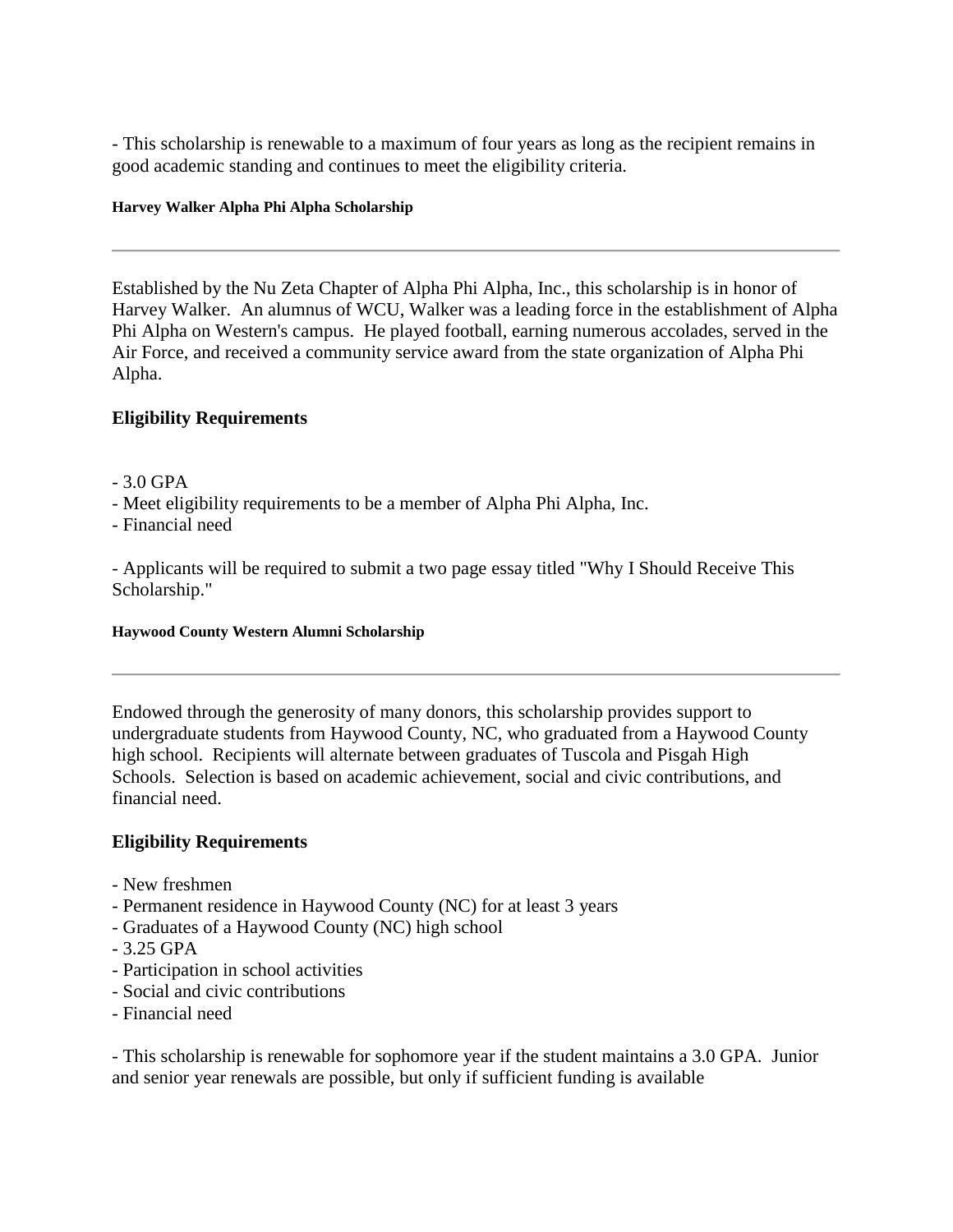This scholarship fund was established by family and friends of Henry Galloway who retired after 42 years of service to North Carolina public schools. He was also a graduate of Western Carolina Teachers College (now Western Carolina University). Potential recipients will be undergraduate education majors who graduated from high school in western North Carolina.

## **Eligibility Requirements**

- Education majors
- Undergraduate students
- Graduates of a western North Carolina high school (Burke County and west)
- Fulltime enrollment (12 hours)
- Academic achievement
- Overall achievement
- Financial need

**Homer Ray Davis Scholarship**

Established by the estate of Sue Morgan Davis, this scholarship was created to honor her son Homer Ray Davis. Through this fund, scholarship assistance is provided on a need basis to students from Jackson, Macon, and Swain Counties.

## **Eligibility Requirements**

- Undergraduate students
- Residents of Jackson, Macon, or Swain County (NC)
- Financial Need

- This scholarship may be renewed to a maximum of four years as long as the recipient demonstrates financial need through submission of the FAFSA and all required documents and remains in good academic standing.

### **Inez and William Smith Scholarship**

Endowed through the generosity of Ron Smith and Ty Smith, this scholarship provides support for students who are majoring in education or who are residents of Jackson County.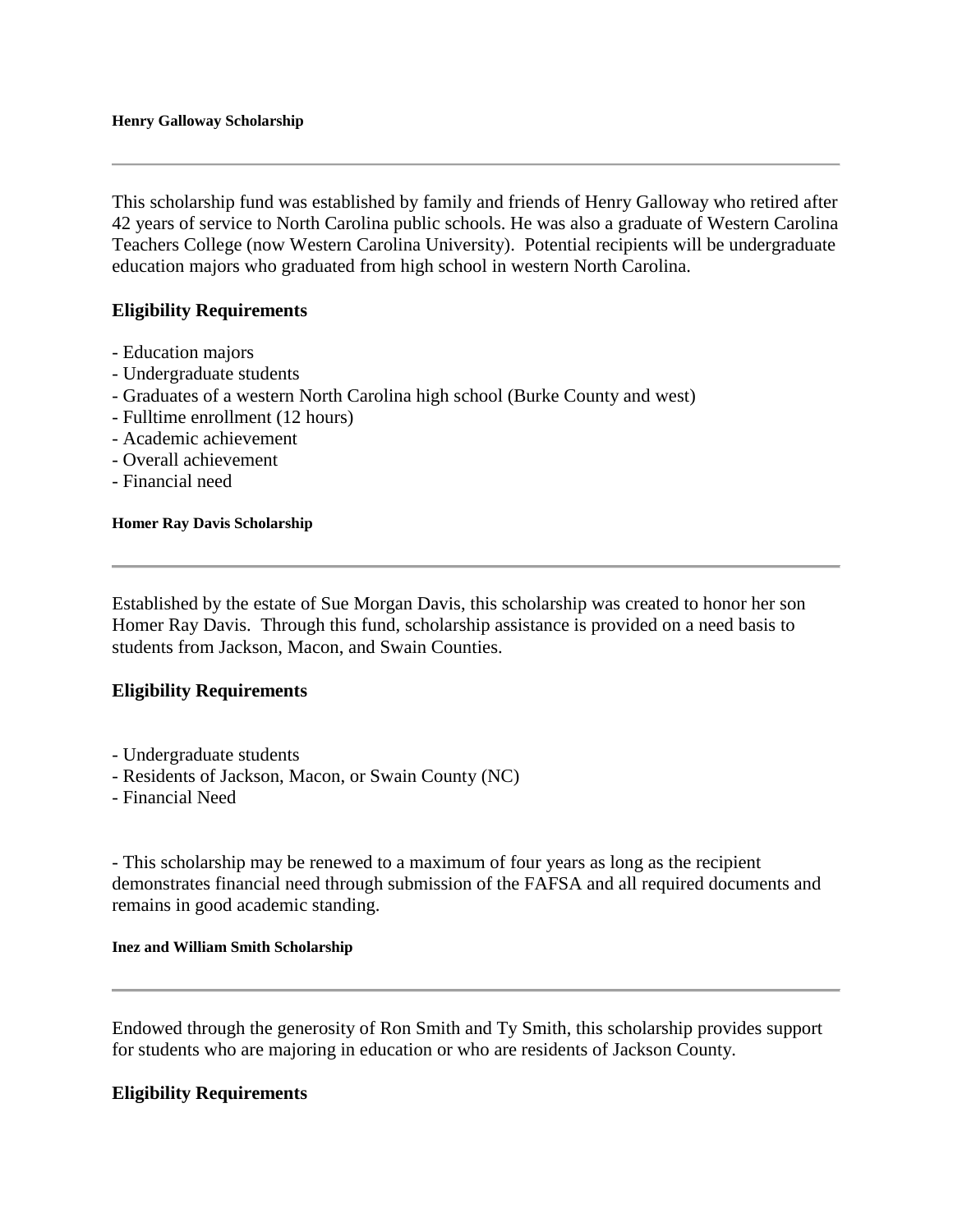Recipient must meet two of the three criteria:

- Preference given to education majors
- Preference given to residents of Jackson County
- Preference given to students with financial need

### **Jackson County Chamber of Commerce Scholarship**

Endowed through the generosity of the Jackson County Chamber of Commerce, this scholarship provides support to students from Jackson County, NC, who have proven themselves to be academically deserving and have demonstrated financial need. Preference given to new students each year.

## **Eligibility Requirements**

- Preference given to students who graduated from a Jackson County (NC) high school
- Preference given to students who are closely affiliated with the Jackson County Chamber
- Academic achievement
- Social and civic involvement
- Undergraduate students
- Fulltime enrollment (12 hours)
- Financial need

### **Jackson County Western Alumni Scholarship**

This scholarship fund was established by alumni and friends of Western Carolina University to provide financial support for deserving undergraduate Jackson County, NC, students. Potential recipients will have permanent residence in Jackson County and will have graduated from a Jackson County high school.

## **Eligibility Requirements**

- New freshmen
- Permanent residence in Jackson County (NC) for three years
- Graduates of a Jackson County (NC) high school
- 3.0 GPA
- Participation in school activities
- Social and civic contributions
- Financial need

- This scholarship is renewable for sophomore year if the student maintains at least a 3.0 GPA. Junior and senior year renewals are possible, but only if sufficient funding is available.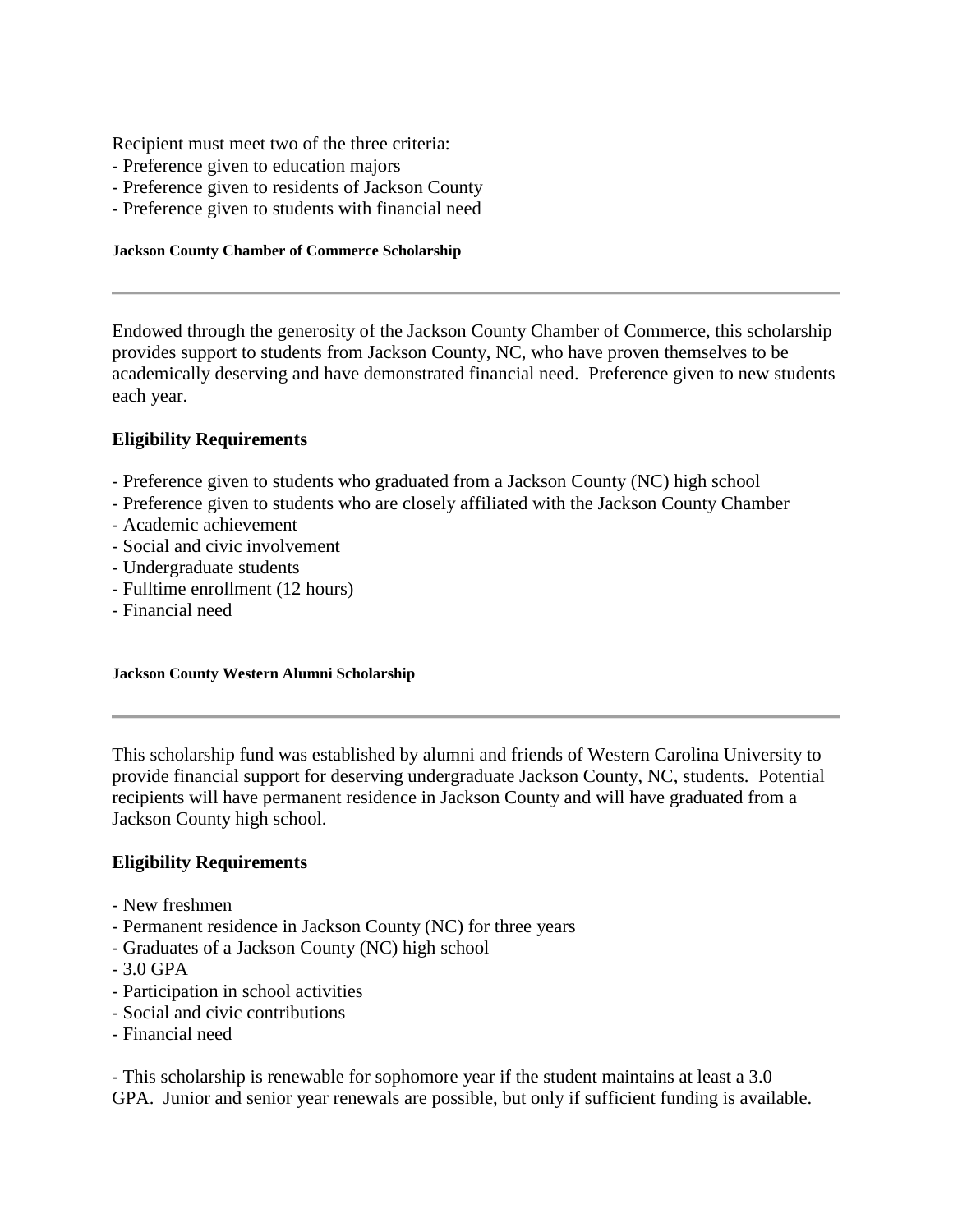Endowed by the estate of Jake Rusher, this scholarship provides financial support for needy and deserving students to attend Western Carolina University.

## **Eligibility Requirements**

- Academic achievement
- Financial need
- Good academic standing

- This scholarship may be renewed to a maximum of four years as long as the recipient remains in good academic standing and continues to meet the eligibility criteria.

### **Joe and Judith Clark Scholarship**

Endowed through the generosity of Joe and Judith Clark, this scholarship provides financial support to students with financial need.

## **Eligibility Requirements**

- UG students
- Fulltime enrollment (12 hours)
- Good academic standing
- Financial need

-This scholarship may be renewed to a maximum of four years as long as the recipient continues to meet eligibility criteria.

### **John S. and Frances D. Hudson Scholarship**

Endowed through the generosity of John Hudson, this scholarship is in honor and memory of John S. and Frances Hudson who instilled the importance of education and service to community in their children. It provides support to new freshmen who have been heavily involved in volunteer activities and service.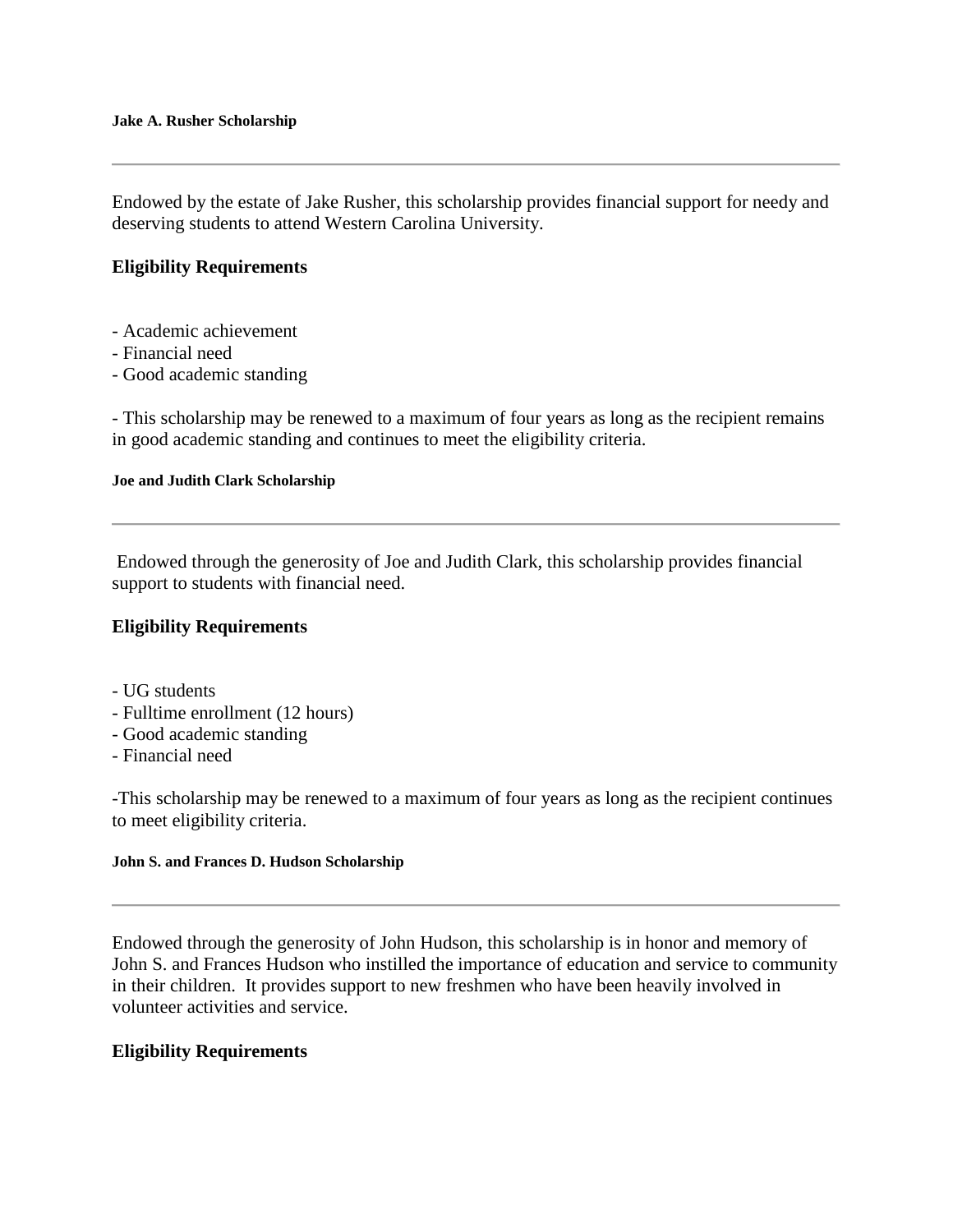- Freshmen

- Preference given to students who are heavily involved in volunteer activities and service to their community

- Financial need

- Applicants will be required to submit a brief essay describing why volunteering in the community is important to him/her.

### **John W. Ashe Scholarship**

This fund was established by a bequest from the estate of Beulah Ashe Ensley in honor and memory of her parents, Mr. and Mrs. John Ashe. Awards are for students from Jackson or Haywood County (NC).

# **Eligibility Requirements**

- Residents of Jackson or Haywood County
- Financial Need

### **Katherine Causey Scholarship**

This scholarship was endowed by Ralph Eberly, Clark Eberly, and Deirdre Eberly Lashgari in honor and memory of their mother, Katherine Causey, to provide financial support for female students who are majoring in biology or English. Recipients must have graduated from high school in Alamance, Guilford, or Randolph County (NC). Preference is given to new freshmen.

# **Eligibility Requirements**

- Preference given to new freshmen
- Biology or English majors
- Female students
- Residents of rural Alamance, Guilford, or Randolph County
- Graduates of a high school in Alamance, Guilford, or Randolph County (NC)
- Academic achievement
- Financial need

### **Kinney Family Scholarship**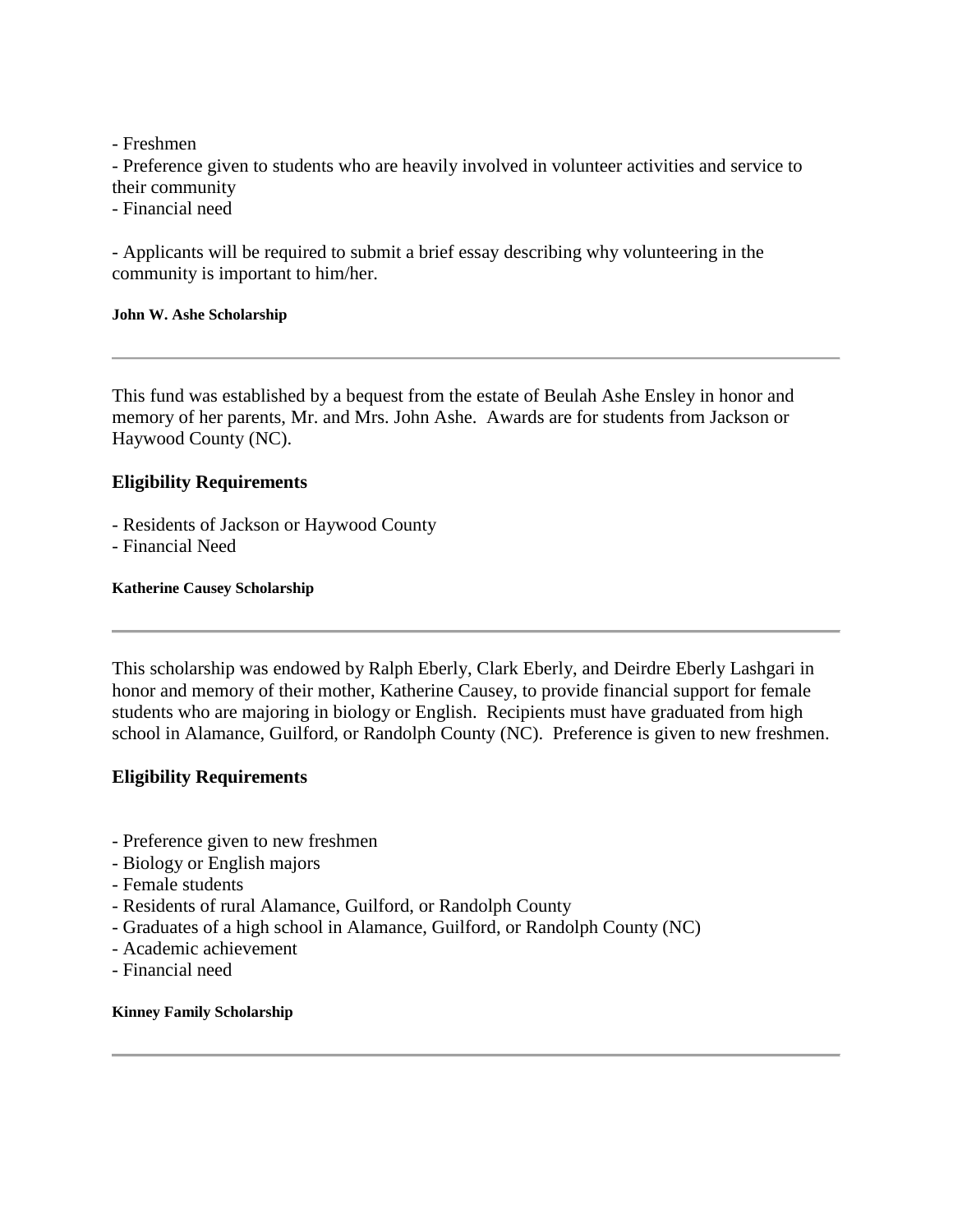Endowed through the generosity of Bryant Kinney, this scholarship provides support to students who excel in the classroom and in their communities. Mr. Kinney is a member of the WCU Board of Trustees.

# **Eligibility Requirements**

- Preference given 3.5 or above GPA
- Undergraduate students

- Major in middle grades science education, secondary science education, emergency medical care, or political science

- Resident of North Carolina or Georgia
- Financial need
- Preference given to students involved in volunteer activities and service to their community

- This scholarship is renewable to a maximum of four years as long as the recipient meets the eligibility requirements.

# **Kyle R. and Sarah H. Carter Scholarship for Study Abroad**

Established by Kyle and Sarah Carter, this scholarship provides support for students who are participating in international travel in conjunction with their WCU coursework. The donors believe that international travel helps individuals understand that citizens of the world have common goals, aspirations, and values that can be learned through first-hand experiences in other cultures. Dr. Carter served as the Provost at Western Carolina University.

# **Eligibility Requirements**

- Undergraduate students
- Study abroad enrollment for at least one full semester
- Financial need

# **L. Milton Hauser Scholarship**

Established by the family of L. Milton Hauser, this scholarship provides support for students who are majoring in elementary or middle grades education. Hauser graduated from Cullowhee Normal and Industrial School (now Western Carolina University) in 1926 and went on to serve for 50 years as a public elementary school teacher and principal. He was very instrumental in creating educational environments in which all students could be successful. Hauser also served on WCU's Alumni Association Board of Directors for many years.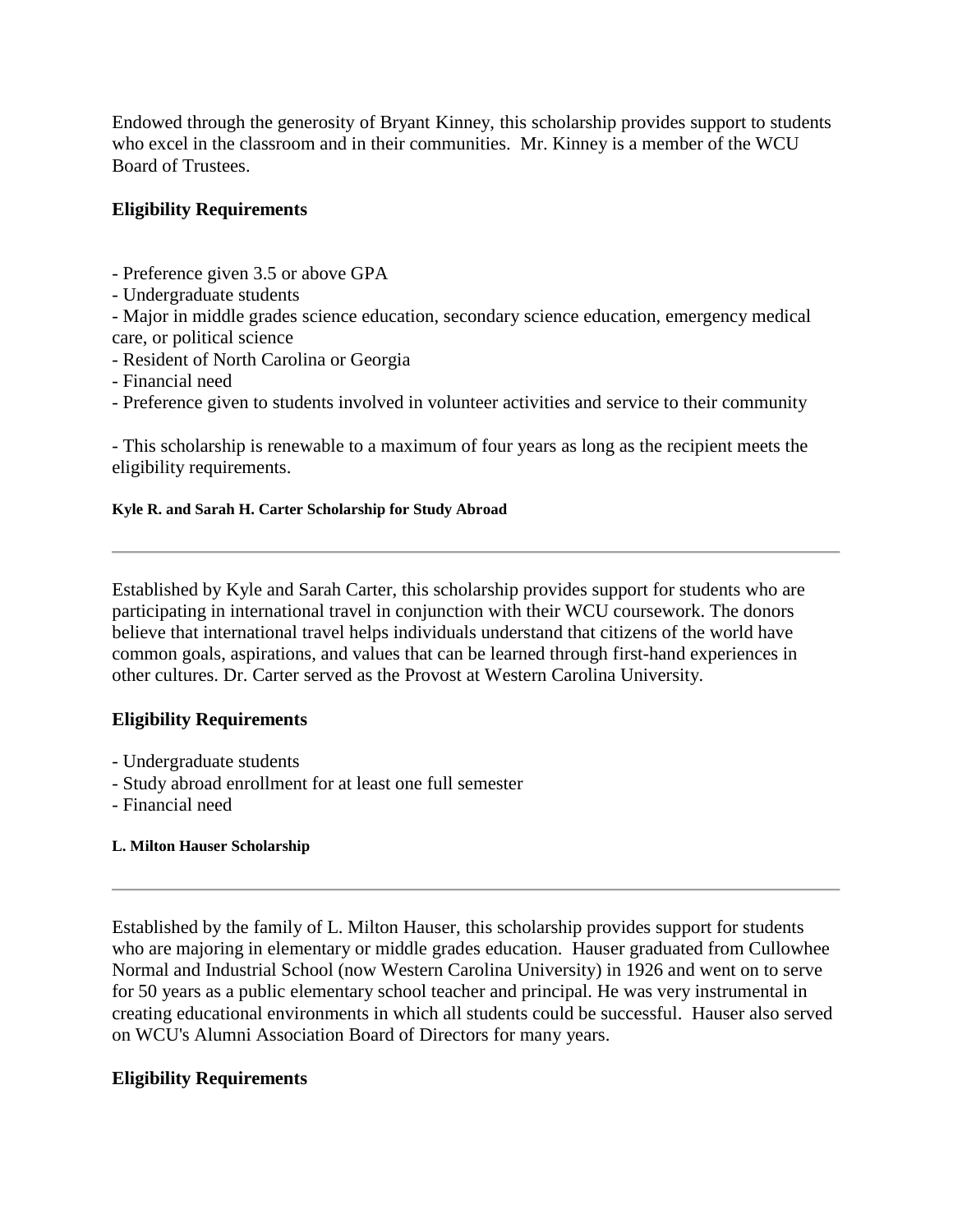- Elementary or middle grades education majors
- Fulltime enrollment (12 hours)
- Academic achievements
- Overall qualifications
- Financial need

**Leone Hyde Ray Scholarship**

The family of Leone Hyde Ray established this endowed fund to provide scholarship support for education students attending Western Carolina University. This scholarship is awarded each year to a graduating high school senior from Graham County, NC. Ray was the first female in her family to attend college and paid her own way through Western Carolina Teachers College (now Western Carolina University) and graduated in 1941. She taught elementary school for 40 years, first in North Carolina and then Tennessee.

## **Eligibility Requirements**

- Graduates of a Graham County (NC) high school
- Education majors
- Academic qualifications
- Overall achievements
- Fulltime enrollment (12 hours)
- Financial need

**Lester C. Henderson Scholarship**

Established in 1995, the Lester Henderson Scholarship provides scholarship assistance to students who graduate from high school in Macon, Clay or Cherokee County in North Carolina and attend Western Carolina University.

## **Eligibility Requirements**

- Graduates of high school in Macon, Clay or Cherokee County (NC)
- Fulltime enrollment (12 hours)
- Undergraduate students
- Academic achievement
- Financial need

**Lewis J. Smith Scholarship**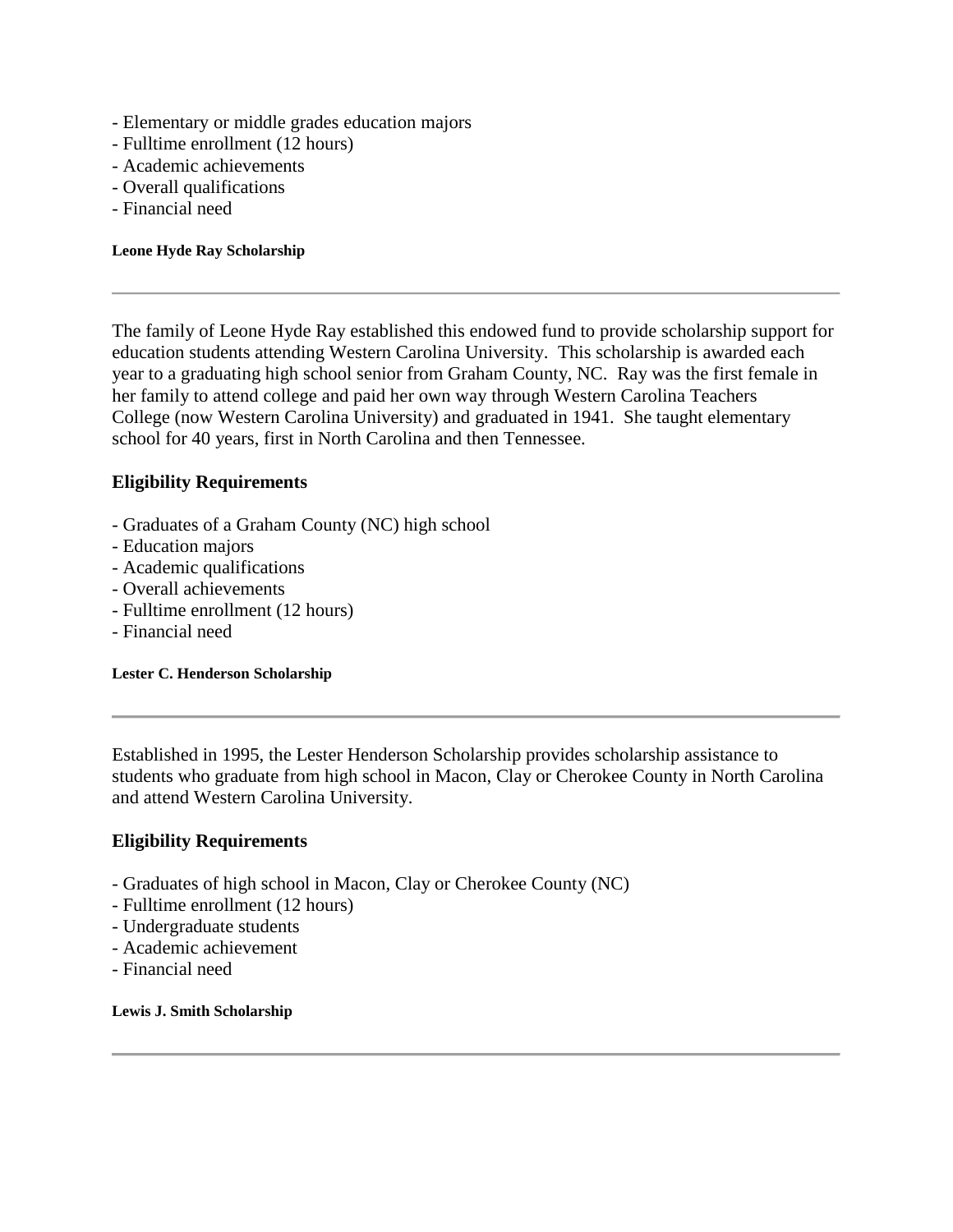This endowed scholarship honors Lewis J. Smith, a founder of the Cullowhee School, which opened in 1889 (now Western Carolina University) and is awarded to students majoring in history or education. Smith, a teacher before and after the Civil War, served in the North Carolina Senate from 1888-1890 and was the first Chairman of the Board of Trustees for the Cullowhee School.

# **Eligibility Requirements**

- Major in history or a teacher education program

- Campus involvement through membership in a WCU club or activity or civic activity or contribution

- Preference given to students with financial need

### **Linda Jones Hudson Gilbert Scholarship**

Endowed through the generosity of Dan and Linda Gilbert, this scholarship assists students from Western North Carolina in obtaining a degree in education. Preference will be given to first generation college students, specifically those who have been active in campus or community religious organizations.

# **Eligibility Requirements**

- 3.0 GPA

- Education majors
- Preference given to students from western North Carolina
- Preference given to first generation college students
- Preference given to students who have been active in campus or community religious organizations
- Financial need

- This scholarship may be renewed to a maximum of four years as long as recipients continue to meet eligibility requirements

## **Linda Rader Scholarship**

This scholarship was endowed through the generosity of Linda Rader, a 1958 graduate of Western Carolina College (now Western Carolina University). Ms. Rader was a leader among teachers and served as President of the North Carolina Association of Educators. She retired from the Gaston County (NC) School System.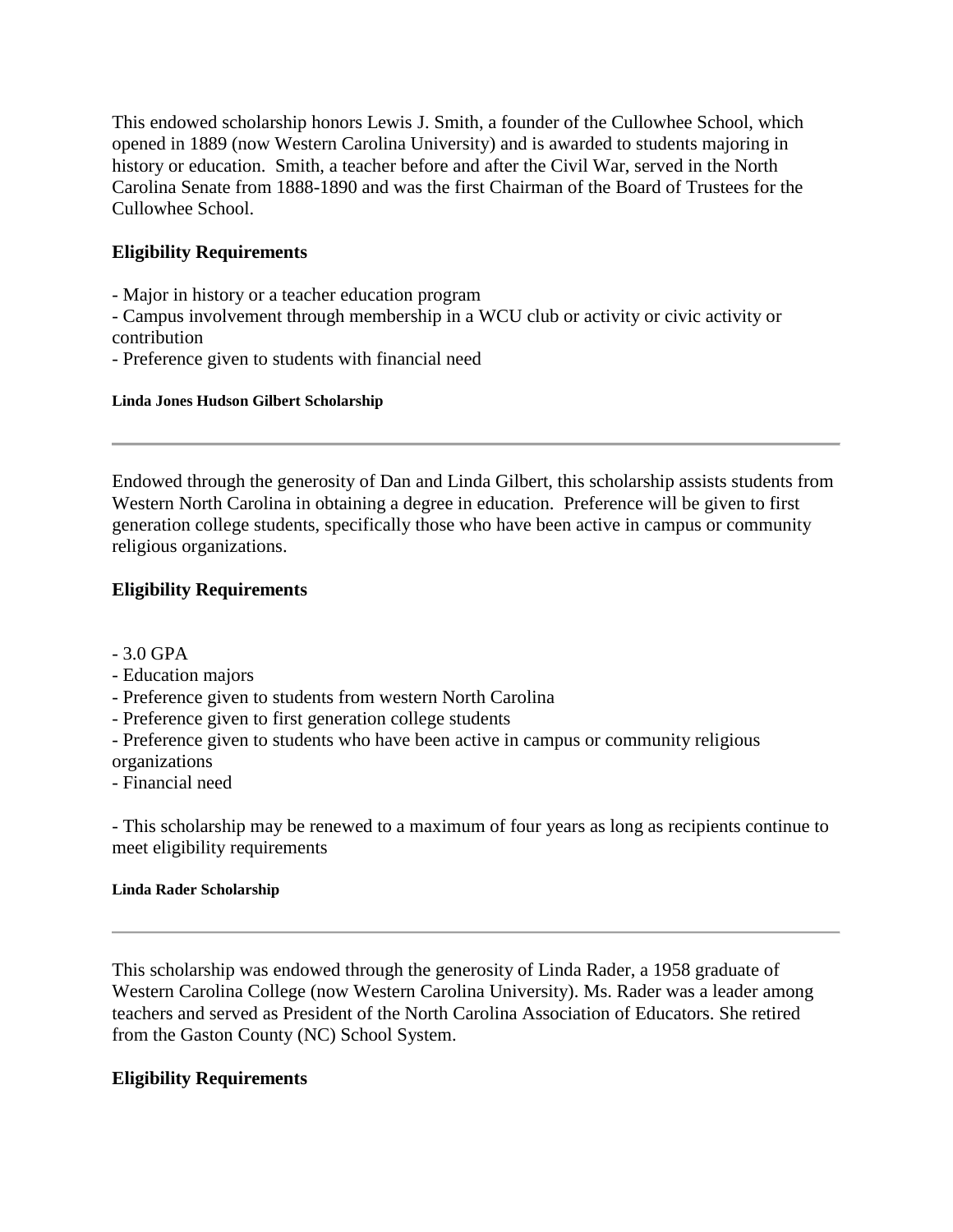- Preference shall be given to undergraduate students
- Academic achievement
- Recipients shall be enrolled fulltime (12 hours)
- Good academic standing

- This scholarship may be renewed to a maximum of four years as long as recipient remains in good academic standing

### **Lola and Samuel Cable Scholarship**

Endowed by Helen Cable in memory of her parents, Lola and Samuel Cable, this scholarship provides support for students who have at least a 3.0 GPA and demonstrate financial need.

# **Eligibility Requirements**

- 3.0 GPA
- NC residents
- Graduates of a North Carolina high school
- Financial need

- This scholarship may be renewed to a maximum of four years for students who continue to meet the criteria.

### **Louise Mason Caldwell Scholarship**

This scholarship was endowed in memory of Louise Mason Caldwell to support graduates of Cherokee High School, NC, and Cherokee students from other areas in obtaining a degree from Western Carolina University.

# **Eligibility Requirements**

- Graduate of Cherokee High School (NC)
- Academic achievement
- Participation in school activities
- Overall social and civic contributions
- Financial need

### **Mark L. and Grace T. Battle Scholarship**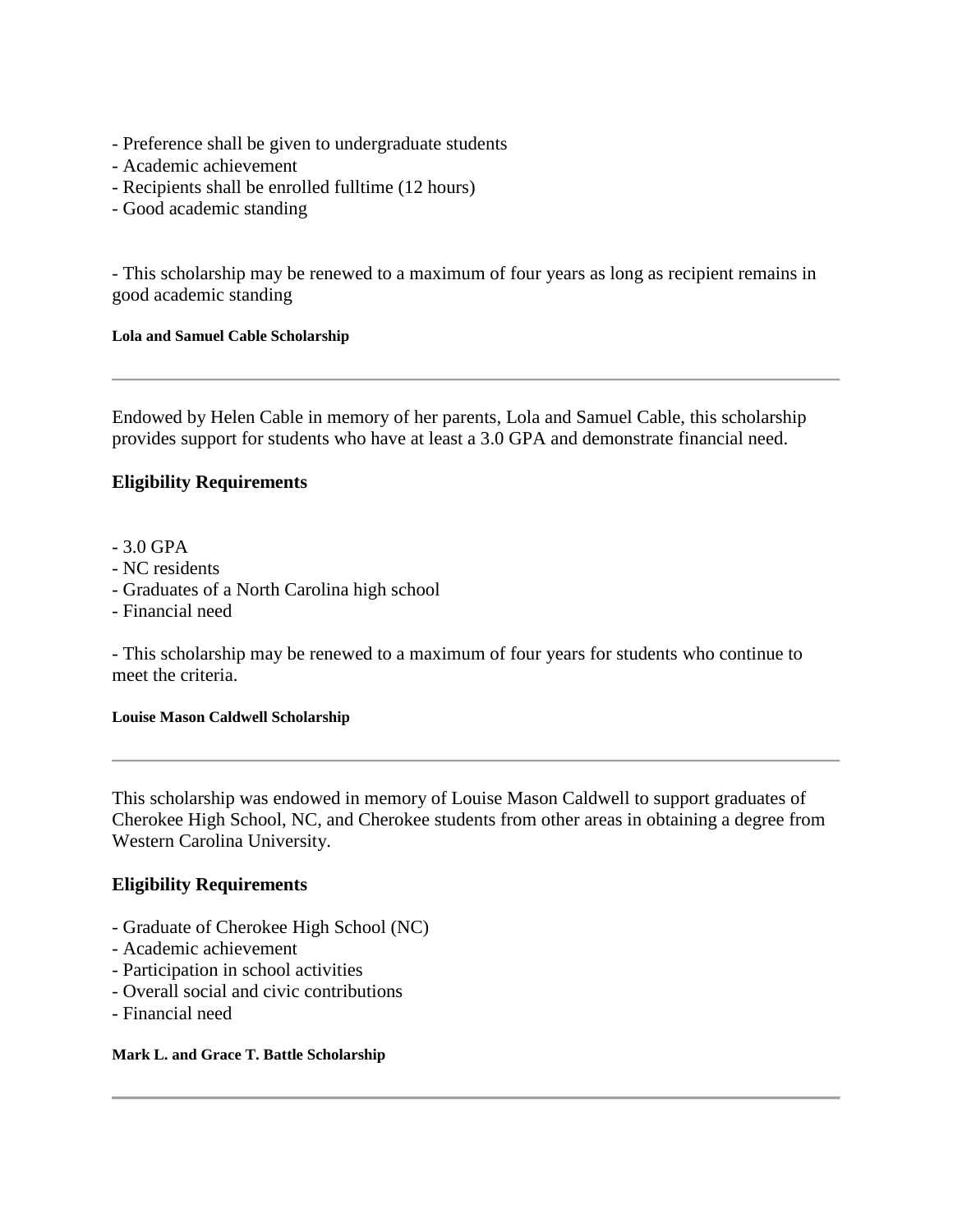This scholarship has been endowed through a gift made by Mark and Grace Battle to assist students with at least a 3.0 GPA in earning a degree from Western Carolina University. Preference will be given to students from Jackson County, NC, who are pursuing a degree in business or engineering and who have demonstrated financial need.

# **Eligibility Requirements**

- 3.0 GPA
- Preference given to students from Jackson County, NC
- Preference given to students who are majoring in engineering or business
- Preference given to students with financial need

- This scholarship is renewable to a maximum of four years for recipients who continue to meet the criteria

### **Marshall A. Hyde Scholarship**

This scholarship was endowed by Mr. and Mrs. Arnold Hyde, an alumnus and trustee emeritus of Western Carolina University, in memory of Arnold's brother Marshall. Marshall was killed in action during WWII. The scholarship is for students from Graham County, NC, with preference given to students with an expressed interest in horticulture, forestry, or environmental improvements.

# **Eligibility Requirements**

- Residents of Graham County (NC)

- Preference given to students with an expressed interest in horticulture, forestry, or

- environmental improvements
- Academic achievement
- Participation in school activities
- Financial need

### **Mary Woods Flintom Scholarship**

This endowment honors Mary Woods Flintom and was established to support Western Carolina University students. Selection will be based on academic achievement, leadership ability and potential, social and civic contributions, and significant financial need.

- New freshmen
- Academic achievement
- Leadership ability and potential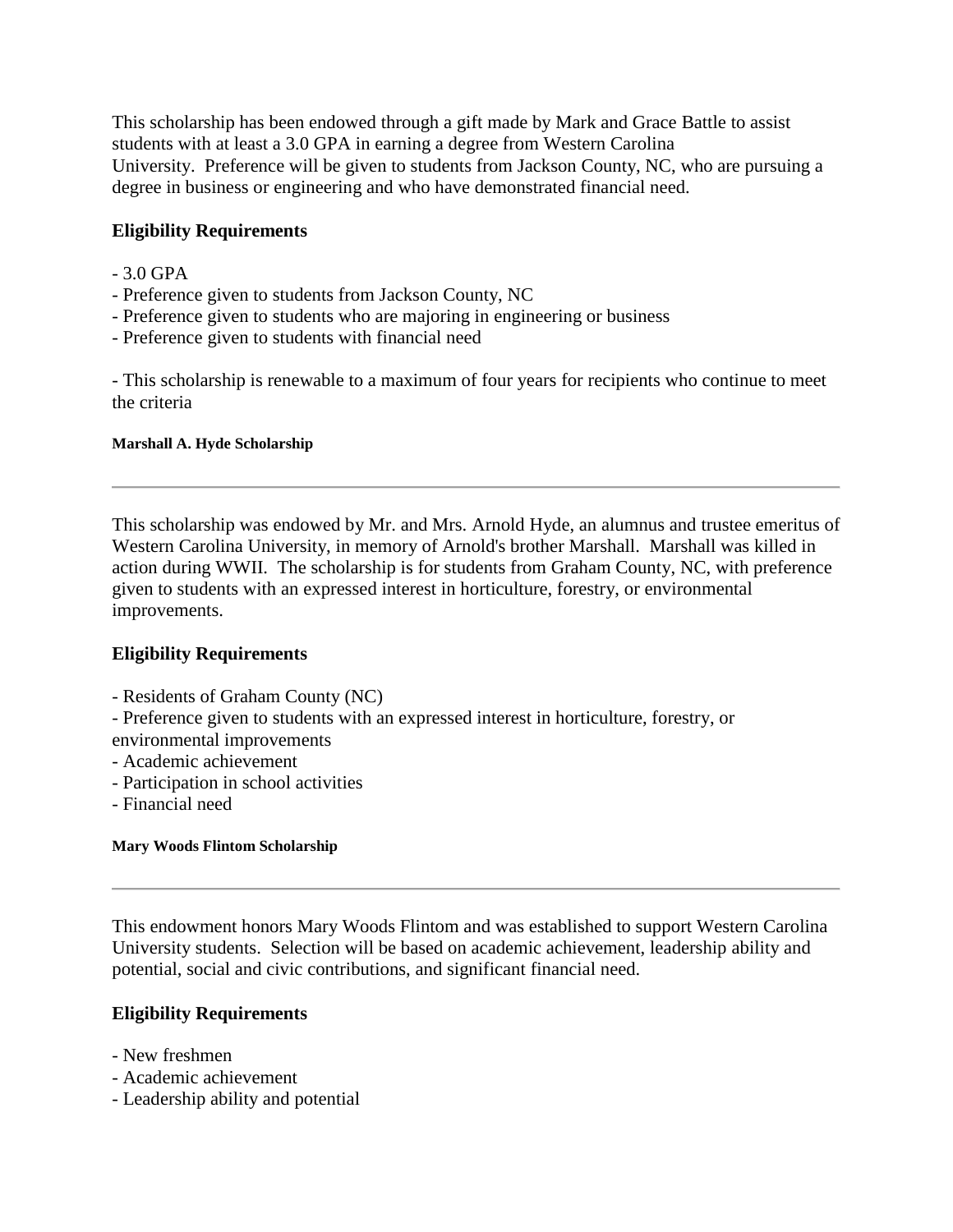- Social and civic contributions
- Financial need

- This scholarship is renewable to a maximum of four years as long as recipient remains in good academic standing

### **Moss Family Scholarship**

This scholarship was endowed through the generosity of Dr. Martha Yates. Potential recipients will be from western North Carolina and have demonstrated financial need.

### **Eligibility Requirements**

- Residents of western North Carolina
- Preference given to students with at least a 3.0 GPA
- Preference given to students with financial need

### **Mountaineer/Josephus Daniels Scholarship**

This fund was established by the Josephus Daniels Charitable Foundation for students from the primary circulation area of the Enterprise Mountaineer newspaper. Eligibility is based upon academic achievement, leadership ability and potential, as well as social and civic contributions.

## **Eligibility Requirements**

- Undergraduate students
- Permanent residence within The Mountaineer primary circulation area
- Academic achievement
- Participation in school activities
- Social and civic contributions
- Leadership potential
- Good academic standing
- Financial need

### **Nell Leatherwood Scholarship**

The Nell Leatherwood endowment provides renewable scholarships for students from Swain County, NC. Candidates shall be recommended by Swain County High School for selection by the University Scholarship Committee.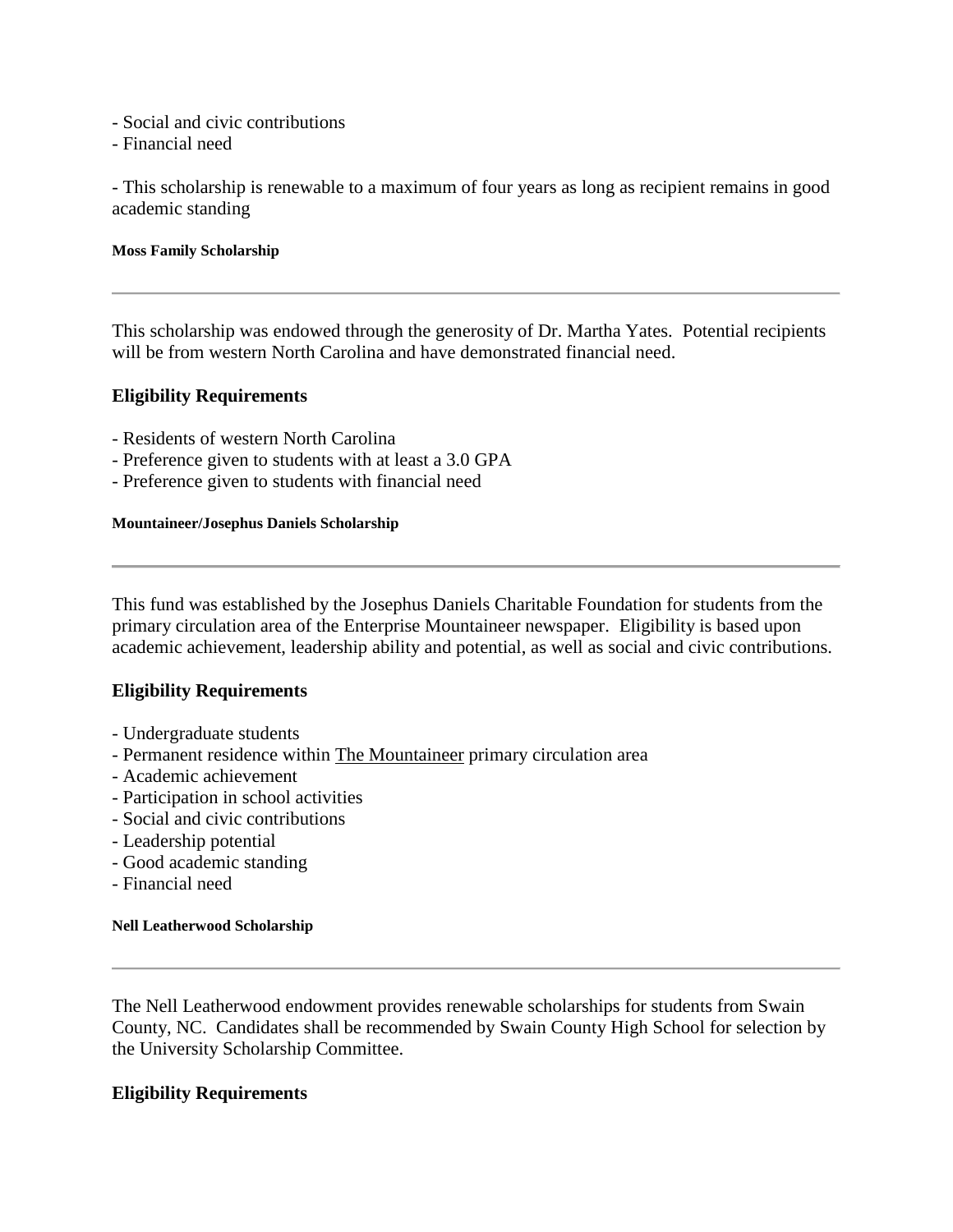- New freshmen
- Graduates of Swain County High School
- Residents of Swain County (NC)
- Academic achievement
- Financial need

- This scholarship may be renewed to a maximum of four years as long as recipients demonstrate financial need and remain in good academic standing

### **Nicholas and Grady Justice Bonarrigo Scholarship**

This scholarship was endowed by Nicholas and Grady Bonarrigo in appreciation for the many benefits they received through their association with the university. It is their sincere hope that the recipients will advance the purposes of the University and render service to the communities from which they come with dignity and honor. The fund provides support to students who graduated from a western North Carolina high school and have financial need.

# **Eligibility Requirements**

- Graduate of a high school in Buncombe, Cherokee, Graham, Haywood, Henderson, Jackson, Macon, Madison, Swain or Transylvania (NC) Counties

- Academic qualifications
- Overall achievement
- Fulltime enrollment (12 hours UG, 9 hours GR)
- Financial need

**Robert A. "Art" Byrd Scholarship**

This scholarship fund was established through the generosity of the friends and family of Robert A. "Art" Byrd in his memory. Byrd, a McDowell County, NC, native, attended Western Carolina College (now Western Carolina University) and was named "Little All American" in football in 1949. He went on to be a teacher, coach, and principal in North Carolina for 32 years. The scholarship provides support for students from McDowell County who have demonstrated financial need.

- Preference given to students with at least a 3.0 GPA
- Preference given to new freshmen who graduated from McDowell High School
- Undergraduate students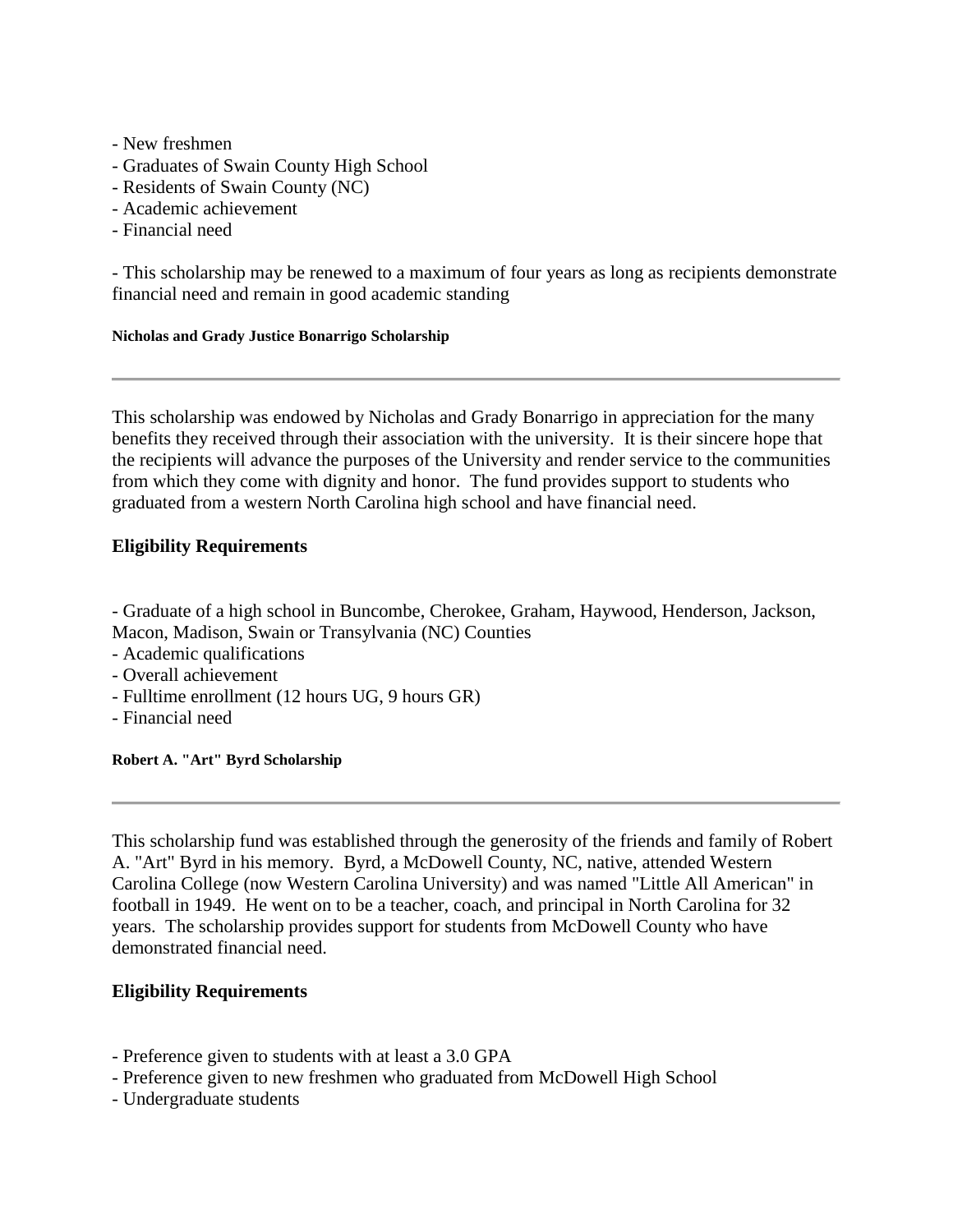- Participation in school activities
- Overall social and civic contributions to McDowell County
- Preference given to students with demonstrated financial need

### **Robert Varner Family Scholarship**

The family of Mr. and Mrs. Robert Varner have established this scholarship fund to provide support for students from Swain County, NC. In addition to Mr. and Mrs. Robert Varner, the family includes their two daughters, Margaret Varner and Roberta Arsuffi, and three grandchildren. The family has operated a successful real estate business in Swain County since 1957. Several members of the family have graduated from WCU and have endowed this scholarship to provide support for promising students from Swain County. Preference shall be given to New Century Scholars.

## **Eligibility Requirements**

- Students who graduated from a Swain County (NC) high school
- Preference shall be given to New Century Scholars
- Academic qualifications and overall achievements
- Recipients must be enrolled fulltime (12 hours)
- Financial Need

### **Sam Gibson Scholarship**

This scholarship, established by Charles Yandell, a close personal friend of Sam Gibson, provides support for education students attending Western Carolina University. Gibson attended Western Carolina Teachers College (now Western Carolina University) in 1941 before serving three years in the Army during WWII. Afterward, he returned to WCTC and graduated in 1948. Gibson served as an educator in Mecklenburg County, NC, for 34 years. Scholarship recipient selection is based on the combination of financial need, academic qualifications, and overall achievements.

## **Eligibility Requirements**

- Education majors
- Undergraduate students
- Academic achievement
- Overall achievements
- Fulltime enrollment (12 hours)
- Financial need

### **Sandlin-Morris Scholarship**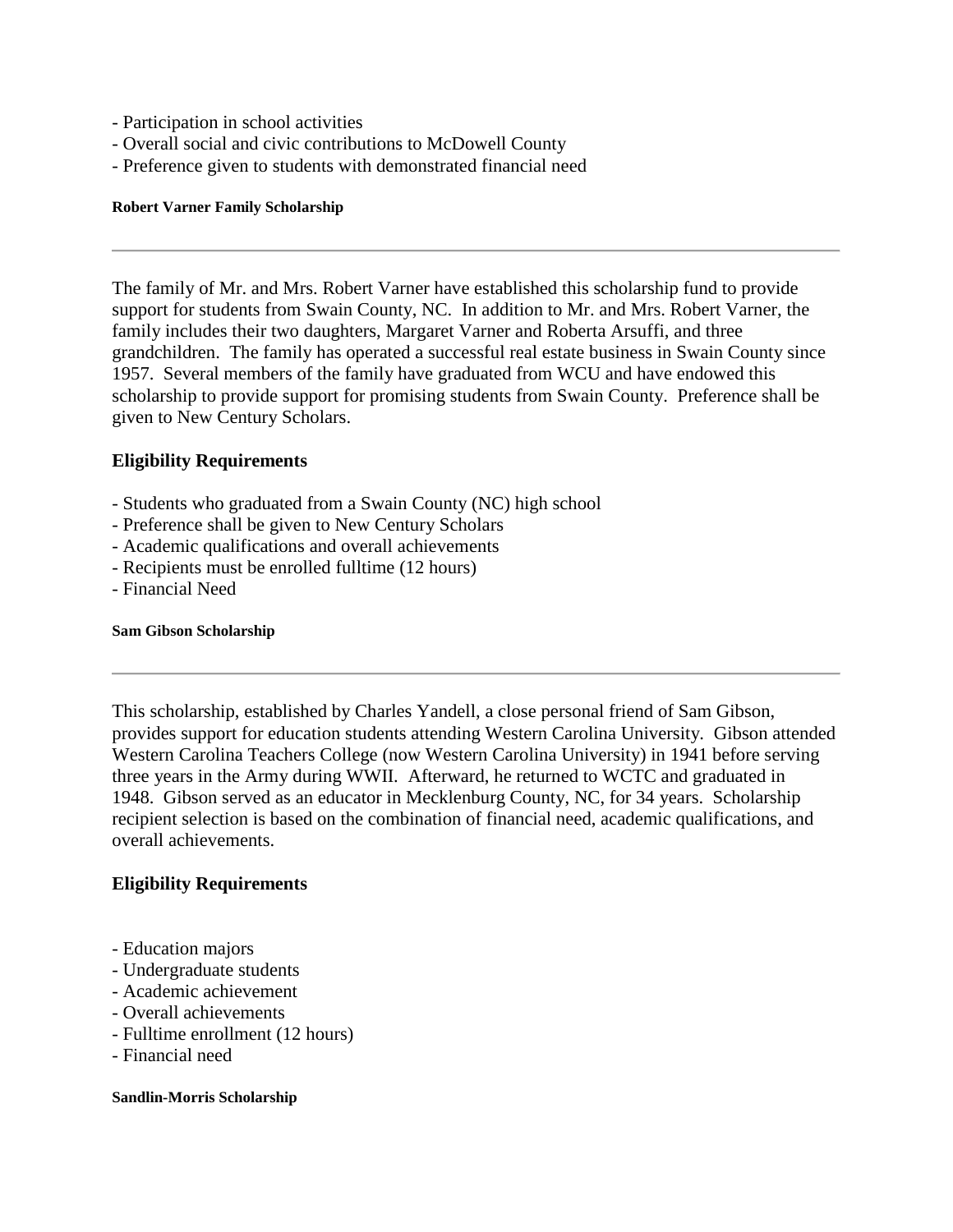Endowed to commemorate the 60th anniversary of her graduation from Western Carolina Teachers College (now Western Carolina University), Ned and Kathryn Sandlin Morris established this fund to provide scholarship support for students from Haywood, Jackson, and Swain Counties in North Carolina. The couple met while attending WCTC, and she went on to teach for 32 years in western North Carolina. He retired from a long career at the North Carolina Alcoholic Beverage Control Board. Selection will be based on academic qualifications, overall achievements, and financial need.

## **Eligibility Requirements**

- Graduates of a high school in Haywood, Jackson, or Swain County (NC)
- Academic qualifications
- Overall achievement
- Fulltime enrollment (12 hours UG, 9 hours GR)
- Financial need

### **Tara Lackey Technology Scholarship**

The family and friends of Tara Lackey established this fund in honor of the western North Carolina native and Western Carolina University student who died in an automobile accident in 2001 at the age of 20. Awards will be made to entering freshmen who are in need of computer/technology resources required by WCU that are not otherwise available through the student's own resources including other scholarship awards. Selection will be based on academic qualifications and community involvement.

## **Eligibility Requirements**

- New freshmen
- Academic achievement
- Community involvement
- Fulltime enrollment (12 hours)
- Financial need

### **Teresa and Richard "Stick" Williams Scholarship**

Endowed through the generosity of Teresa and Richard Williams, this scholarship provides support for students in the WCU Honors College. Preference is given to students from the eight western counties of North Carolina. Teresa Williams served as Chair of the WCU Board of Trustees.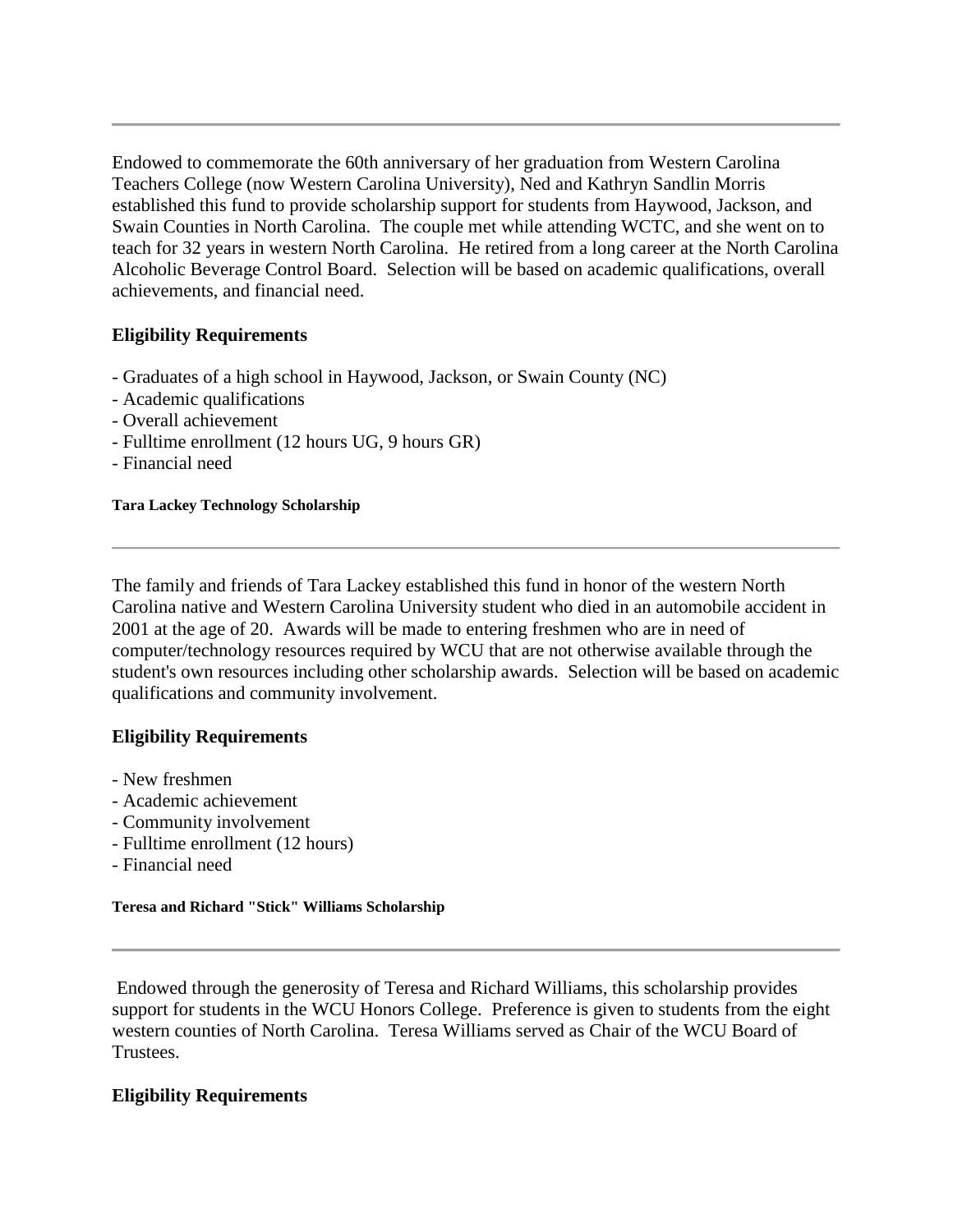- Undergraduate students
- Member of the WCU Honors College

- Preference given to students from Cherokee, Clay, Graham, Haywood, Jackson, Macon, Swain, and Transylvania counties

- Fulltime enrollment (12 hours)
- Good academic standing
- Preference given to students with financial need

- This scholarship may be renewed to a maximum of four years as long as the recipient continues to meet Honors College requirements.

### **Thomas W. Bird Scholarship**

Established by a bequest from the estate of Thomas W. Bird in 1972, this fund provides support to Western Carolina University students. Award selection is based on academic achievement and demonstrated financial need.

# **Eligibility Requirements**

- Academic achievement
- Financial need

**Timothy and Emily Campbell Scholarship**

Endowed through the generosity of Jackson Paper, the Campbell Scholarship provides financial support for residents of Haywood, Jackson, Macon, and Swain counties. Preference is given to students with a declared major in the College of Business or Kimmel School.

# **Eligibility Requirements**

- Preference given to students with a 3.0 GPA

- Preference given to students with a declared major within the College of Business or an engineering related program in the Kimmel School

- Undergraduate students
- Resident of Haywood, Jackson, Macon or Swain County
- Fulltime enrollment (12 hours)
- Good academic standing
- Preference given to dependents of Jackson Paper Manufacturing employees
- Financial need

### **Tribal Casino Gaming Enterprise Scholarship**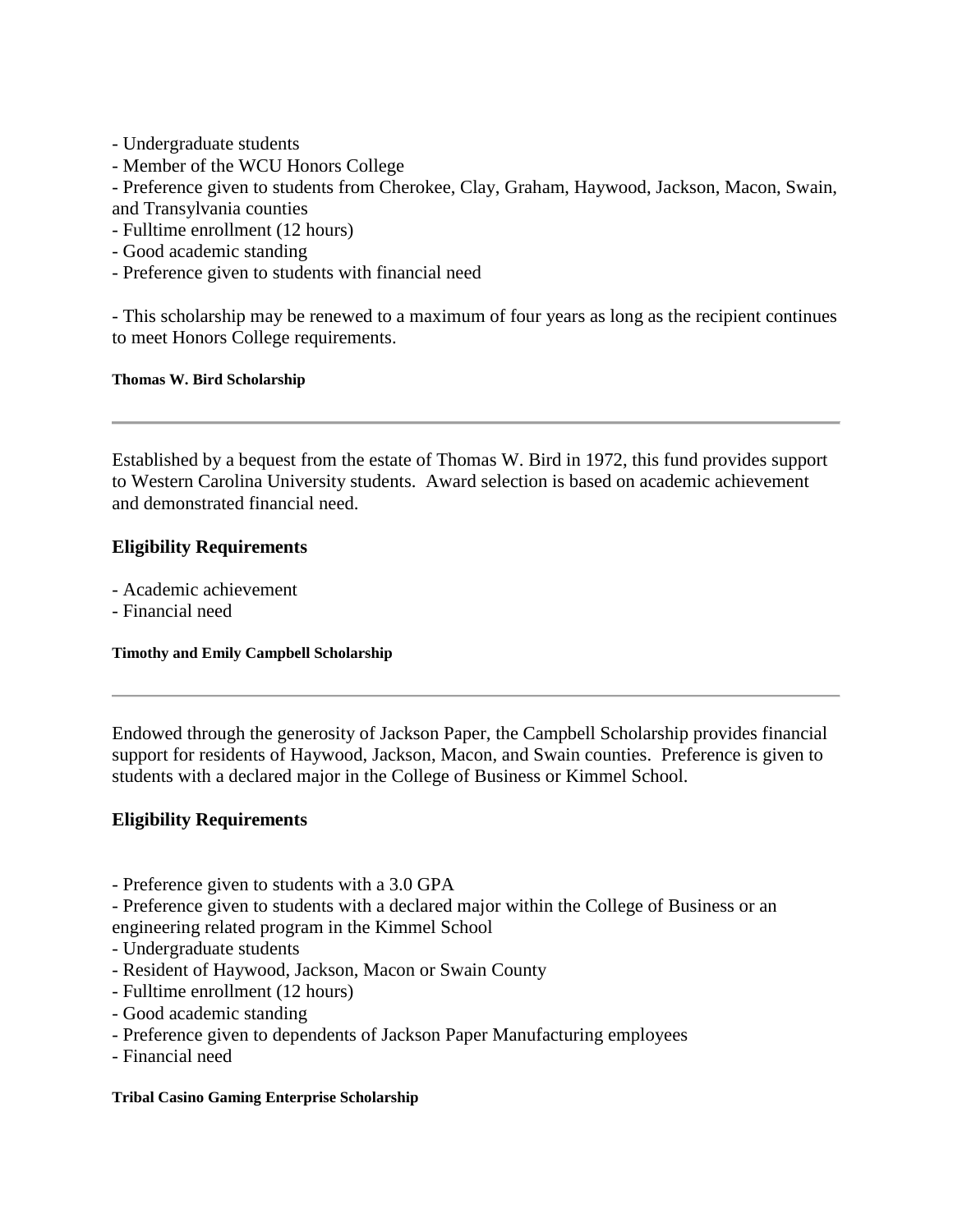Endowed through the generosity of the Tribal Casino Gaming Enterprise, this scholarship provides support to students who have at least a 3.0 GPA. Preference will be given to children of employees at Harrah's Cherokee Casino Resort or Harrah's Cherokee Valley River Resort.

# **Eligibility Requirements**

- 3.0 GPA

- Children of employees at Harrah's Cherokee Casino Resort or Harrah's Cherokee Valley River Resort

- Preference given to students with financial need

- This scholarship is renewable to a maximum of four years as long as the recipient continues to meet eligibility criteria.

### **UNC Campus Scholarship**

The UNC Campus Scholarship exists to enhance diversity on the Western Carolina University campus. The WCU community recognizes the educational benefits of diversity and accepts the definition of diversity as including people who are different from the campus majority. Factors that contribute to diversity in the student population include: geographic location, ethnic identity, family educational attainment, disability, age, gender, race, religion, sexual orientation, socio-economic class, and maturity.

## **Eligibility Requirements**

- Resident of North Carolina
- Good academic standing
- Preference given to students with financial need

### **Ulysses H. Ferguson Family Scholarship**

This endowment, established by the Ulysses H. Ferguson family, honors the memory of Edna Ferguson Rogers. Rogers was a dedicated educator who taught for 43 years in Haywood County Schools in North Carolina. She was heavily involved in local civic, church, and professional organizations. This fund supports undergraduate students from Haywood County, NC, who have demonstrated financial need. Selection is based on academic achievement and social and civic contributions. Priority will be given to students with the greatest financial need.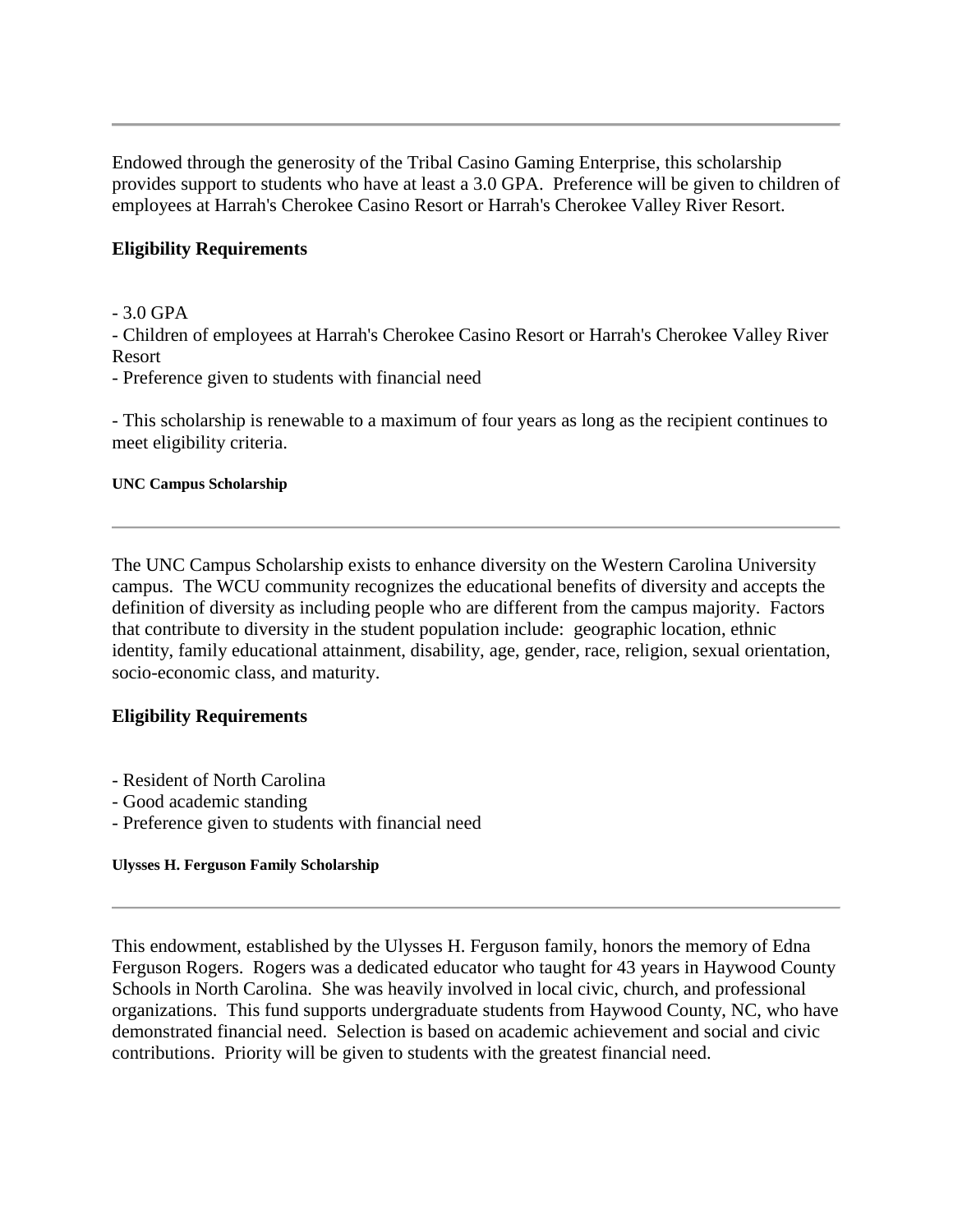# **Eligibility Requirements**

- Undergraduate students
- Residents of Haywood County (NC)
- Graduates of a Haywood County (NC) high school
- Academic achievement
- Participation in school activities
- Social and civic contributions to Haywood County

- Financial need (first priority in consideration with preference given to students with the greatest need)

## **WCU Alumni Association Scholarship**

Introduced in 2001, under the association's then president-elect Laura Leatherwood, the WCU Alumni Association scholarship provides support for children or grandchildren of alumni.

# **Eligibility Requirements**

- Preference given to rising sophomore, junior or senior
- Preference given to residents of North Carolina
- Preference given to children or grandchildren of a Western Carolina University graduate
- Fulltime enrollment
- Preference given to well-rounded individuals
- Preference given to students with financial need

## **WCU Board of Visitors Scholarship**

Endowed by members of the WCU Board of Visitors in 2016, this scholarship provides financial support to students who have at least a 3.0 GPA and demonstrated financial need.

# **Eligibility Requirements**

- 3.0 GPA
- Fulltime enrollment (12 hours UG, 9 hours GR)
- Financial need

-This scholarship may be renewed to a maximum of four years as long as the student remains in good academic standing.

## **WCU Trustees Merit Scholarship**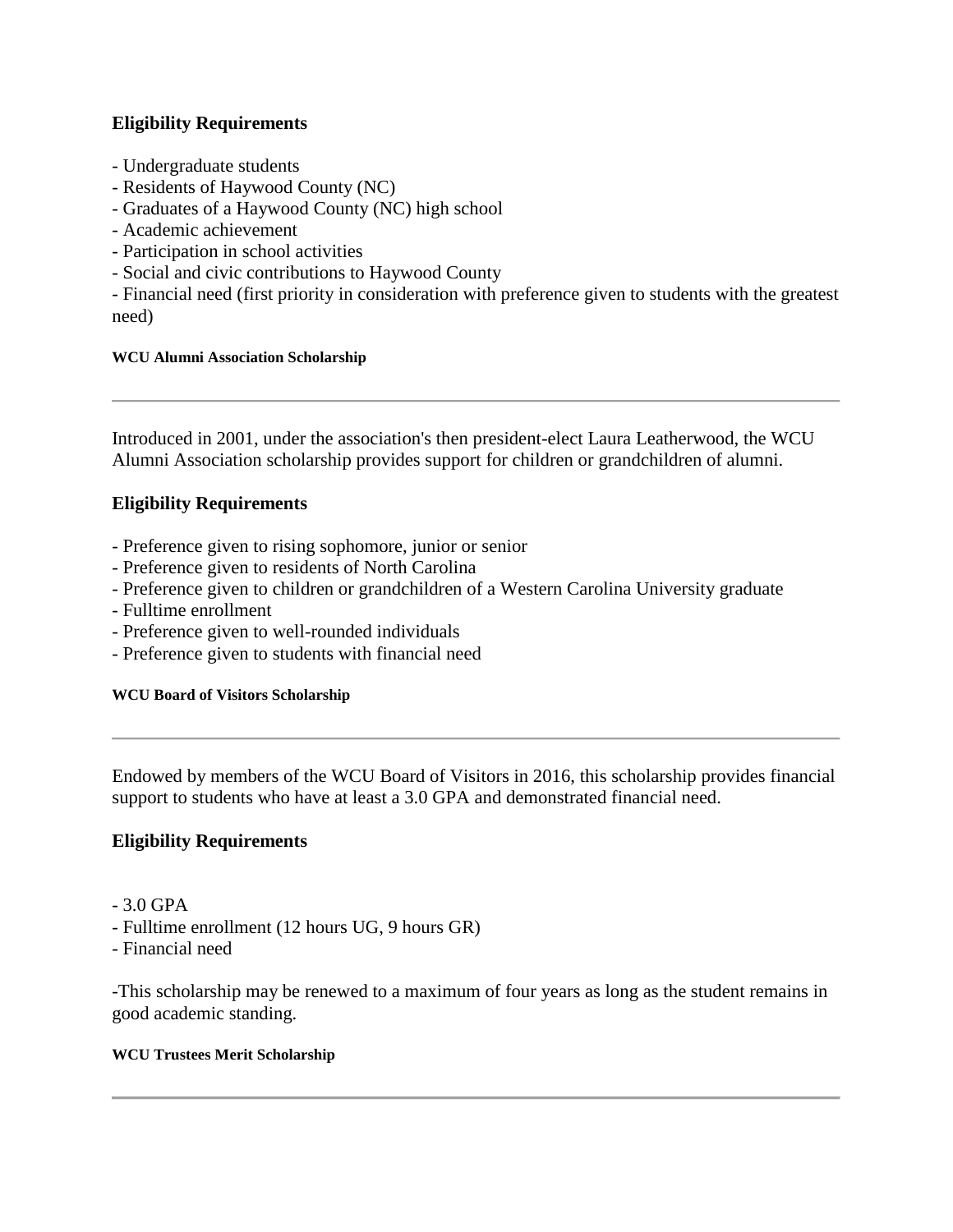The WCU Board of Trustees endowed this scholarship in 2011 in order to assist meritorious students in obtaining their degree from Western Carolina University. Potential recipients will be enrolled fulltime and have maintained at least a 3.4 GPA.

# **Eligibility Requirements**

- 3.4 GPA

## - Freshmen

- Resident credit degree program
- Recipient must be enrolled fulltime (12 hours)
- Preference given to students with financial need

- This scholarship is renewable to a maximum of four years as long as recipient maintains a 3.4 GPA and remains in good academic standing

### **Wayland H. Cato Jr. Scholarship**

Established through the generosity of Wayland Cato Jr., this scholarship provides financial support to students who have demonstrated a commitment to a strong work ethic through meaningful work experience in the public or private sector, as well as volunteerism throughout the community. Potential recipients will also have demonstrated financial need.

## **Eligibility Requirements**

- Undergraduate students

- Preference given to students who show evidence of a strong work ethic through meaningful work experience or commitment to volunteerism through community service without compensation

- Financial need

- This scholarship may be renewed to a maximum of four years as long as the recipient remains in good academic standing

### **Willie Lou and Jessie Burton Shields Scholarship**

Emma Jean Shields Bradley, Dorothy Shields Griffin and Howard Shields endowed this fund in honor of their parents to provide scholarship support for incoming freshmen from Cherokee County, NC. Mrs. Willie Lou Shields graduated from Western Carolina and was a long-time educator in the state. Recipients must have demonstrated financial need.